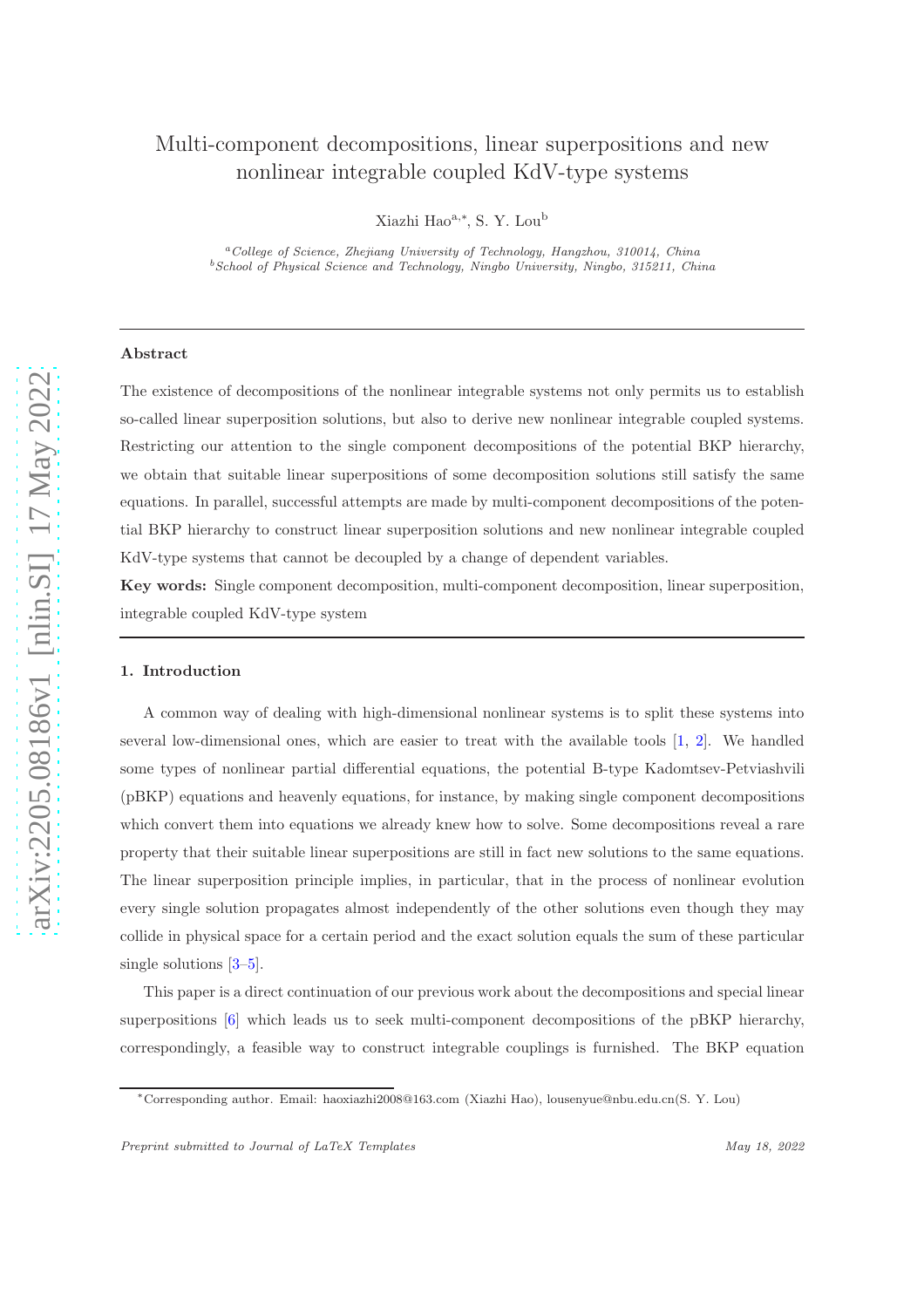known as (2+1)-dimensional Sawada-Kotera (SK) equation [\[7,](#page-14-5) [8\]](#page-14-6)

<span id="page-1-0"></span>
$$
u_{xt} + (u_{x4} + 15uu_{x2} + 15u^3 - 15uv - 5u_{xy})_{xx} - 5u_{yy} = 0, \ v_x = u_y,
$$
\n(1)

where  $u_x = \partial_x u, u_{x2} = \partial_x^2 u, u_{x3} = \partial_x^3 u, \dots$ , was discovered by Konopelchenko and Dubrovsky [\[9](#page-14-7)]. We convert BKP equation [\(1\)](#page-1-0) to a potential form

<span id="page-1-2"></span>
$$
w_{xt} = 5w_{yy} - (w_{x5} + 15w_xw_{x3} + 15w_x^3 - 15w_xw_y - 5w_{xxy})_x,
$$
\n(2)

which can be represented as compatibility condition in the Lax form

<span id="page-1-5"></span>
$$
\psi_y - \psi_{x3} - 3w_x \psi_x = 0,\tag{3}
$$

$$
\psi_t - 9\psi_{x5} - 45w_x\psi_{x3} - 45w_{xx}\psi_{xx} - 15(2w_{x3} + 3w_x^2 + w_y)\psi_x = 0,\tag{4}
$$

by setting  $u = w_x$  that is simple enough to be significantly more convenient to use.

Back in paper [\[6\]](#page-14-4), the pBKP hierarchy constructed in terms of the mastersymmetry approach is the following class of commuting flows [\[10,](#page-14-8) [11\]](#page-14-9)

<span id="page-1-3"></span>
$$
w_t = K_{2n-1} = \frac{1}{3 \cdot 5^n n!} K_{[,}^n y^n, \quad n = 1, 2, \dots, \infty,
$$
\n(5)

where the commutate operator  $K_{[,]}$  is defined as

$$
K_{[,]}f \equiv K'f - f'K \equiv \lim_{\epsilon \to 0} \frac{\mathrm{d}}{\mathrm{d}\epsilon} \left[ K(w + \epsilon f) - f(w + \epsilon K) \right] \tag{6}
$$

for arbitrary  $f$ . The first five equations of this hierarchy are listed

$$
w_{t_1} = K_1 = \frac{1}{15} K_{[,y} = w_x,\tag{7}
$$

$$
w_{t_3} = K_3 = \frac{1}{150} K_{[,}^2 y^2 = 3w_y,
$$
\n(8)

<span id="page-1-1"></span>
$$
w_{t_5} = K_5 = \frac{1}{2250} K_{[,}^3 y^3 = 5 \partial_x^{-1} w_{y2} - w_{x5} - 15 w_x w_{x3} - 15 w_x^3 + 5 w_{yx2} + 15 w_x w_y = K,\tag{9}
$$

<span id="page-1-4"></span>
$$
w_{t_7} = K_7 = \frac{1}{45000} K_{[,}^4 y^4
$$
\n
$$
= -w_{x7} - 21 w_{x3}^2 - 21 w_{x2} w_{x4} - 21 w_x w_{x5} + 21 \partial_x^{-1} (w_x w_{yy}) + 7 \partial_x^{-2} w_{y3} + 42 w_{x2} w_{xy}
$$
\n
$$
-42 w_{x3} w_y + 42 \partial_x^{-1} (w_{x4} w_y) - 63 \partial_x^{-1} (w_x^2 w_{xy}) - 21 w_x w_{yx2} - 63 w_x w_{xx}^2 - 126 w_x^2 w_{x3} + 21 w_{xy2}
$$
\n
$$
+21 w_x \partial_x^{-1} w_{y2} - 63 w_x^4 + 63/2 w_y^2,
$$
\n
$$
(10)
$$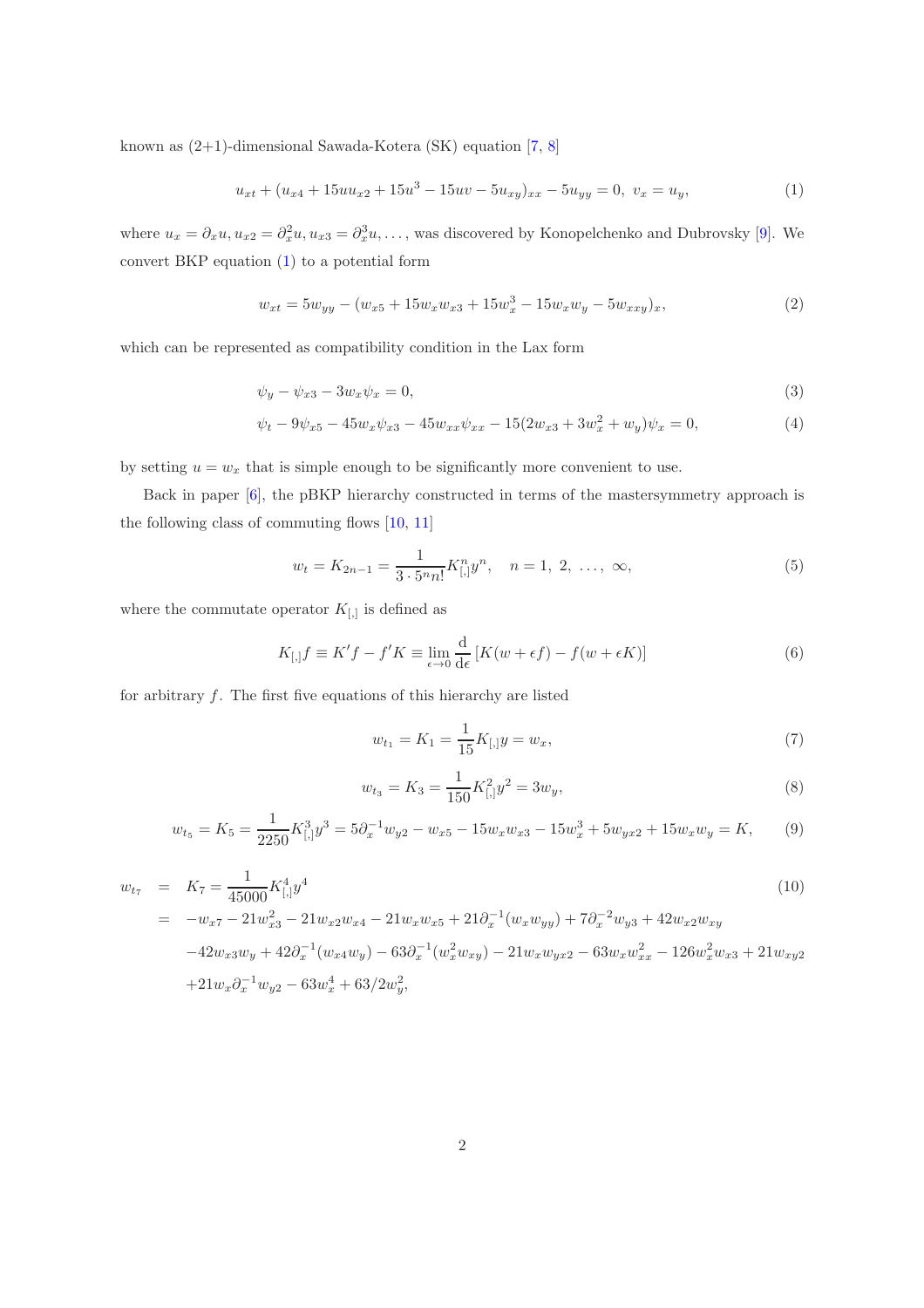<span id="page-2-0"></span>
$$
w_{t9} = K_9 = \frac{1}{1125000} K_{[,]}^{5} y^5
$$
\n
$$
= 9\partial_x^{-2} \{ \partial_x^{-1} w_{y4} - w_{yx8} + 6w_{x2y3} - 270w_x w_{x2}^2 w_y + 3w_{x5y2} + 36w_{yx2}^2 + 9w_x w_{x3y2} + 9w_x w_{y3} \n+ 3(10w_{xy2} - 105w_{x2}w_{xy} - 111w_x w_{yx2} - f)w_{x3} - 9(39w_x w_{x2} + 5w_{xy})w_{yx3} - 18w_x w_{yx6} \n+ 27w_x w_{xy}^2 + 15w_{xy2}w_y - 3w_x w_y - 9(21w_x w_{xy} + 10w_{x2}w_y - w_{y2} + 7w_{yx3})w_{x4} + 36w_{x2}w_{x2y2} \n- 45w_{x2}w_{yx5} + 9w_{x2}\partial_x^{-1} w_{y3} - 18w_{x6}w_{xy} + 27w_{xy}w_{y2} + 9[2(5w_y - 27w_x^2)w_{xy} + 3w_x w_{y2}]w_{x2} \n+ 3(5w_y - 27w_x^2 - 20w_{x3})w_{yx4} - 45(w_x w_y + w_{yx2})w_{x5} - 63w_{x3}^2 w_y \n+ 9w_{yx2}(\partial_x^{-1} w_{y2} - 12w_x^3 + 5w_x w_y - 27w_{x2}^2)\},
$$
\n
$$
f_x = 6(15w_x w_{x2} - 2w_{xy} - w_{x4})w_y + 54w_x^2 w_{xy} - \partial_x^{-1} w_{y3} - 3(w_x w_y)_y.
$$
\n(11)

For  $n = 3$ , Equation [\(9\)](#page-1-1) is exactly the pBKP equation [\(2\)](#page-1-2) with  $t_5 = t$ . All the equations in [\(5\)](#page-1-3) are the compatibility conditions of the following linear systems

$$
L\psi = 0, \quad L = \partial_y - \partial_{3x} - 3w_x \partial_x,\tag{12}
$$

$$
\psi_{t_{2n-1}} = A_n \psi,\tag{13}
$$

where the Lax operators are the polynomials in  $\partial_x$  such that

$$
3K_{2n-1,x}\partial_x = [L, A_n] \tag{14}
$$

identically. All  $A_n$  are generated in the same way as  $K_{2n-1}$ . The first several Lax operators are listed as follows

$$
A_1 = \partial_x,
$$
  
\n
$$
A_2 = 3\partial_y,
$$
  
\n
$$
A_3 = 9\partial_x^5 + 45w_x\partial_x^3 + 45w_{xx}\partial_x^2 + 15(2w_{x3} + 3w_x^2 + w_y)\partial_x.
$$

In the next part of the paper, we review briefly the single component decompositions and linear superposition solutions of the pBKP equations [\(9\)](#page-1-1)-[\(11\)](#page-2-0). Then, we generalize in Section 3 the decomposition to the multi-component cases and introduce nonlinear integrable coupled korteweg-de vries (KdV)-type systems that possess higher order symmetries. Finally, Section 4 is a conclusion.

## 2. Single component decompositions and linear superposition solutions of the pBKP hierarchy

Before going into the contents and details of our paper, below we remind the reader the single component decompositions of the pBKP hierarchy. More details can be found in [\[6\]](#page-14-4).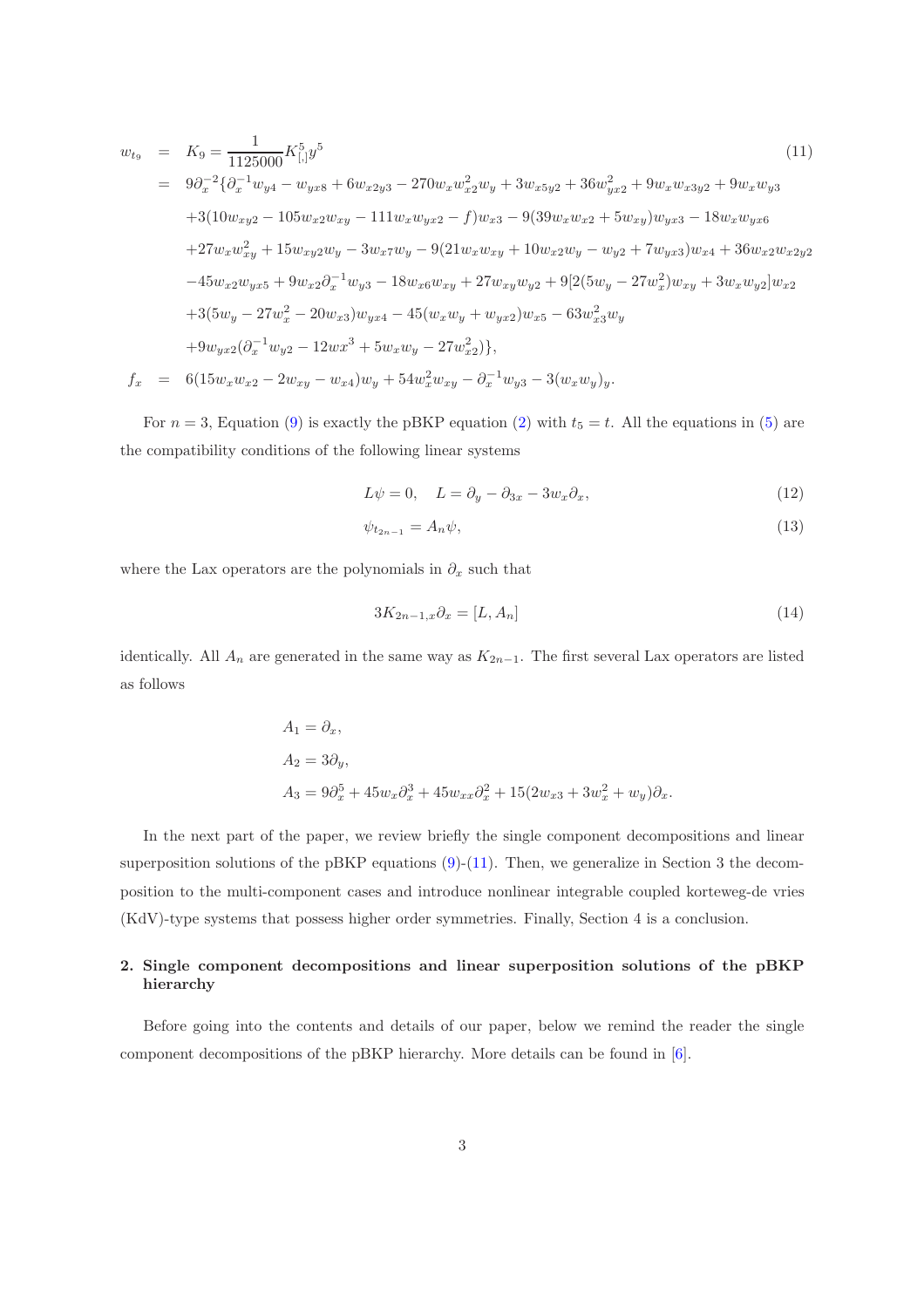## 2.1. Decompositions and linear superposition solutions of the fifth-order pBKP equation [\(9\)](#page-1-1)

**Proposition 1.** If  $w_1$ ,  $w_2$ ,  $w_3$ ,  $w_4$ ,  $w_5$  and  $w_6$  are the solutions of the following decomposed systems

<span id="page-3-0"></span>
$$
\begin{cases}\nw_{1y} = (\Phi_1 + c)w_{1x} + c_1, \ \Phi_1 \equiv \partial_x^2 + 4w_{1x} - 2\partial_x^{-1}w_{1x2},\n\end{cases}
$$
\n(15)

$$
\begin{cases}\nw_{1t} = (9\Phi_1^2 + 15c\Phi_1 + 5(c^2 + 3c_1))w_{1x}, \\
w_{2y} = \Phi_2 w_{2x} + c_1, \ \Phi_2 \equiv \partial_x^2 + 2w_{2x} - \partial_x^{-1} w_{2x2},\n\end{cases}
$$
\n(16)

$$
\begin{cases}\n w_{2y} & 2w_{2x} + 1 \\
 w_{2t} = (9\Phi_2^2 + 15c_1)w_{2x},\n\end{cases}
$$
\n(16)

$$
w_{3y} = -\frac{1}{2}(\Phi_3 - 2c)w_{3x} + c_1, \ \Phi_3 \equiv \partial_x^2 + 4w_{3x} - 2\partial_x^{-1}w_{3x2},
$$
  

$$
w_{3t} = \left(5c^2 + 15c_1 - \frac{9}{4}\Phi_3^2\right)w_{3x},
$$
\n
$$
(17)
$$

$$
\begin{cases}\nw_{4y} = w_{4x3} - \frac{3}{4} \frac{w_{4x2}^2}{W^2} + \frac{3}{2} W^4 - c_1 = \Phi_4 w_{4x} + c_1, \ W^2 \equiv w_{4x} + c,\n\end{cases}
$$
\n(18)

$$
w_{4t} = 9\Phi_4^2 w_{4x} + 15c_1 w_{4x}, \ \Phi_4 \equiv \partial_x^{-1} W \partial_x^2 W^{-1} \partial_x + W^2 + \partial_x^{-1} W^2 \partial_x,
$$

$$
w_{5y} = \frac{1}{4} (4\Phi_5^2 + 6c\Phi_5 + 3c^2) w_{5x}, \ \Phi_5 \equiv \partial_x + \frac{1}{2} w_5 + \frac{1}{2} w_{5x} \partial_x^{-1},
$$
  
\n
$$
w_{5t} = \frac{9}{16} (16\Phi_5^4 + 40c\Phi_5^3 + 40c^2\Phi_5^2 + 20c^3\Phi_5 + 5c^4) w_{5x},
$$
\n(19)

$$
\begin{cases}\nw_{5t} = \frac{9}{16} \left( 16\Phi_5^4 + 40c\Phi_5^3 + 40c^2\Phi_5^2 + 20c^3\Phi_5 + 5c^4 \right) w_{5x}, \\
w_{6y} = cw_{6x} + c_1, \\
w_{6t} = -w_{6x5} + 5(c - 3w_{6x})w_{6x3} + 15cw_{6x}^2 - 15w_{6x}^3 + 5(c^2 + 3c_1)w_{6x},\n\end{cases}
$$
\n(20)

then  $w_1$ ,  $w_2$ ,  $w_3$ ,  $w_4$ ,  $w_5$  and  $w_6$  are all solutions of the pBKP equation [\(9\)](#page-1-1).

 $\sqrt{ }$  $\int$ 

 $\overline{\mathcal{L}}$ 

 $\int$ 

 $\overline{\mathcal{L}}$ 

 $\sqrt{ }$  $\int$ 

The pBKP equation [\(9\)](#page-1-1) may be written as the compatibility condition between two classical KdV flows [\(15\)](#page-3-0)-[\(17\)](#page-3-0), coupled Svinolupov–Sokolov equations [\(18\)](#page-3-0), coupled Sharma–Tasso–Olver equations [\(19\)](#page-3-0) and coupled SK equations [\(20\)](#page-3-0). Some solutions of the pBKP equation may consequently be derived from solutions of these systems. Decompositions [\(15\)](#page-3-0)-[\(16\)](#page-3-0) also allow us to establish linear superposition solutions of the pBKP equation [\(9\)](#page-1-1). Thus, we have the following proposition which can be verified by a straightforward calculation.

**Proposition 2.** Suppose that  $w_1$ ,  $w_2$ ,  $w_3$ ,  $w_4$ ,  $w_5$  and  $w_6$  are solutions of the pBKP equation [\(9\)](#page-1-1) with the conditions

$$
w_{1y} = (\Phi_1 + c)w_{1x}, \ w_{1t} = (9\Phi_1^2 + 15c\Phi_1 + 5c^2)w_{1x}, \ \Phi_1 \equiv \partial_x^2 + 4w_{1x} - 2\partial_x^{-1}w_{1x2},
$$
  
\n
$$
w_{2y} = (\Phi_2 - c)w_{2x}, \ w_{2t} = (9\Phi_2^2 - 15c\Phi_2 + 5c^2)w_{2x}, \ \Phi_2 \equiv \partial_x^2 + 4w_{2x} - 2\partial_x^{-1}w_{2x2},
$$
  
\n
$$
w_{3y} = \Phi_3 w_{3x}, \ w_{3t} = 9\Phi_3^2 w_{3x}, \ \Phi_3 \equiv \partial_x^2 + 4w_{3x} - 2\partial_x^{-1}w_{3x2},
$$
  
\n
$$
w_{4y} = \Phi_4 w_{4x}, \ w_{4t} = 9\Phi_4^2 w_{4x}, \ \Phi_4 \equiv \partial_x^2 + 2w_{4x} - \partial_x^{-1}w_{4x2},
$$
  
\n
$$
w_{5y} = \Phi_5 w_{5x} - \frac{c^2}{6}, \ w_{5t} = (9\Phi_5^2 - \frac{5c^2}{2})w_{5x}, \ \Phi_5 \equiv \partial_x^2 + 2w_{5x} - \partial_x^{-1}w_{5x2},
$$
  
\n
$$
w_{6y} = \Phi_6 w_{6x} - \frac{c^2}{6}, \ w_{6t} = (9\Phi_6^2 - \frac{5c^2}{2})w_{6x}, \ \Phi_6 \equiv \partial_x^2 + 2w_{6x} - \partial_x^{-1}w_{6x2},
$$
  
\n(21)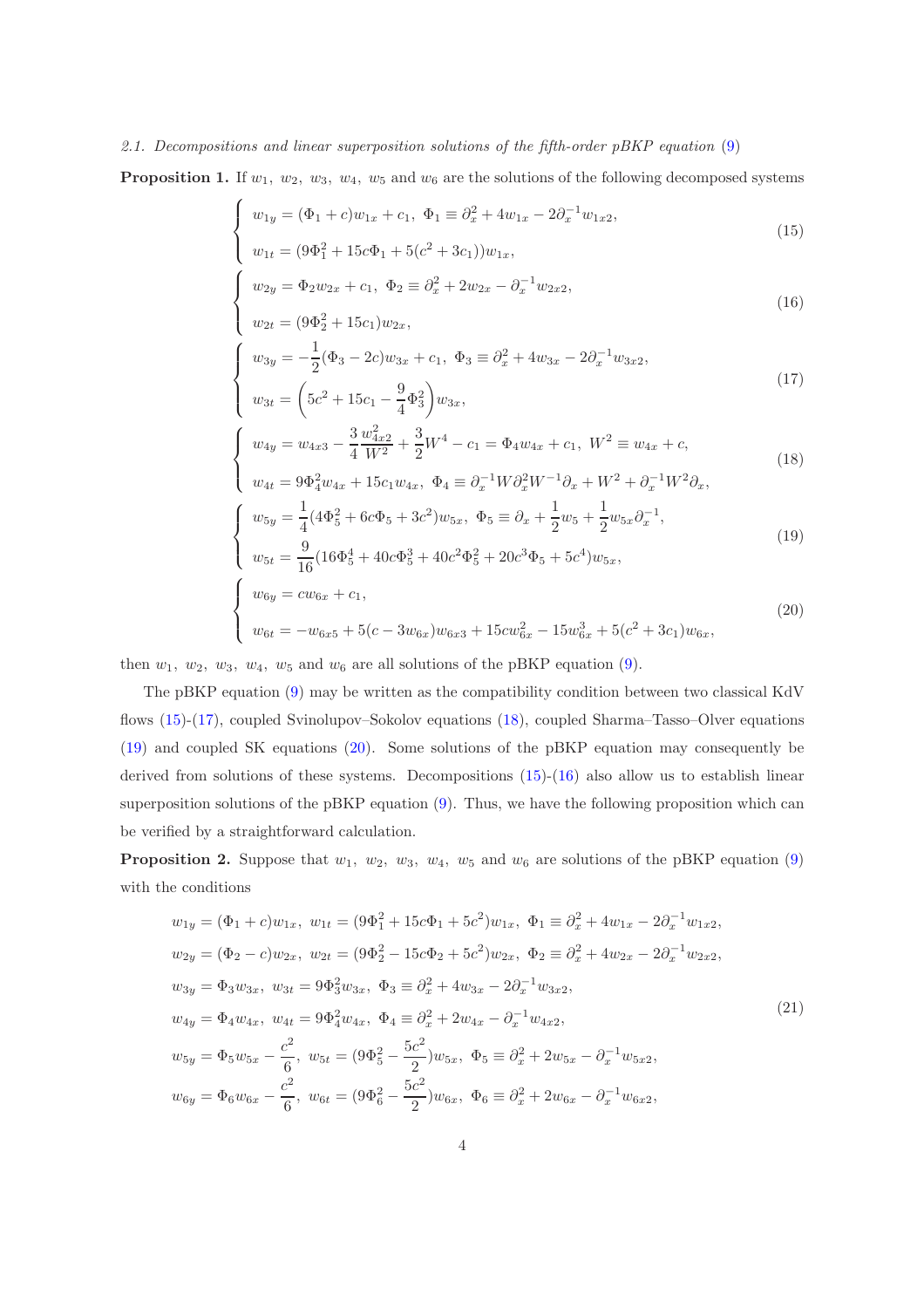then, the linear superpositions

 $\sqrt{ }$  $\int$ 

 $\mathcal{L}$ 

 $\sqrt{ }$  $\int$ 

 $\overline{a}$ 

 $\int$ 

 $\overline{\mathcal{L}}$ 

 $\sqrt{ }$  $\int$ 

$$
w_7 = w_1 + w_2, \ w_8 = w_3 + \frac{1}{2}w_4, \ w_9 = \frac{1}{2}(w_5 + w_6)
$$
\n
$$
(22)
$$

are at the same time the solutions of the pBKP equation [\(9\)](#page-1-1).

#### 2.2. Decompositions and linear superposition solutions of the seventh-order pBKP equation [\(10\)](#page-1-4)

For the seventh-order pBKP equation [\(10\)](#page-1-4), decompositions can be found in a similar way. We just list the result in the following proposition.

**Proposition 3.** The functions  $w_i$ ,  $i = 1, 2, \ldots, 6$  satisfying the following decomposition systems

$$
w_{1y} = (\Phi_1 + c)w_{1x} + c_1,
$$
  
\n
$$
w_{1t} = [27\Phi_1^3 + 63c\Phi_1^2 + (42c^2 + 63c_1)\Phi_1 + 7c(c^2 + 9c_1)]w_{1x},
$$
\n(23)

$$
w_{2y} = \Phi_2 w_{2x} + c_1,\tag{24}
$$

$$
w_{2t} = (27\Phi_2^3 + 63c_1\Phi_2)w_{2x},
$$

$$
\begin{cases}\nw_{3y} = -\frac{1}{2}(\Phi_3 - 2c)w_{3x} + c_1, \\
w_{3t} = \left[\frac{27}{8}\Phi_3^3 - \frac{63}{4}c\Phi_3^2 + \frac{7}{2}(3c^2 - 9c_1)\Phi_3 + 7c(c^2 + 9c_1)\right]w_{3x},\n\end{cases}
$$
\n(25)

$$
w_{4y} = \Phi_4 w_{4x} + c_1,\tag{26}
$$

$$
w_{4t} = 27\Phi_4^3 w_{4x} + 63c_1 \Phi_4 w_{4x},
$$
  
\n
$$
\begin{cases}\nw_{5y} = \frac{1}{4} (4\Phi_5^2 + 6c\Phi_5 + 3c^2) w_{5x}, \\
w_{5t} = \frac{27}{64} (64\Phi_5^6 + 224c\Phi_5^5 + 336c^2\Phi_5^4 + 280c^3\Phi_5^3 + 140c^4\Phi_5^2 + 42c^5\Phi_5 + 7c^6) w_{5x}, \\
w_{6y} = cw_{6x} + c_1, \\
w_{6t} = 84c_1 c w_{6x} + 7c^3 w_{6x} + 21(3w_{6x}^2 + w_{6x3})c^2 - 21(w_{6x}^3 + w_{6x}w_{6x3} - w_{6x2}^2)c \\
-63w_{6x}(w_{6x}^3 + 2w_{6x}w_{6x3} + w_{6x2}^2) - 21(w_{6x}w_{6x5} + w_{6x2}w_{6x4} + w_{6x3}^2) - w_{6x7}\n\end{cases}
$$
\n(28)

are all solutions of the seventh-order pBKP equation [\(10\)](#page-1-4) with  $t_7 = t$ .

**Proposition 4.** If  $w_1$ ,  $w_2$ ,  $w_3$ ,  $w_4$ ,  $w_5$  and  $w_6$  are solutions of the seventh-order pBKP equation [\(10\)](#page-1-4) with conditions

$$
w_{1y} = (\Phi_1 + c)w_{1x}, w_{1t} = (27\Phi_1^3 + 63c\Phi_1^2 + 42c^2\Phi_1 + 7c^3)w_{1x} - c,
$$
  
\n
$$
w_{2y} = (\Phi_2 - c)w_{2x}, w_{2t} = (27\Phi_2^3 - 63c\Phi_2^2 + 42c^2\Phi_2 - 7c^3)w_{2x} - c_1,
$$
  
\n
$$
w_{3y} = \Phi_3 w_{3x}, w_{3t} = 27\Phi_3^3 w_{3x} - c,
$$
  
\n
$$
w_{4y} = \Phi_4 w_{4x}, w_{4t} = 27\Phi_4^3 w_{4x} - c_1,
$$
  
\n
$$
w_{5y} = \Phi_5 w_{5x} + c_1, w_{5t} = 9(3\Phi_5^3 + 7c_1\Phi_5)w_{5x} - c,
$$
  
\n
$$
w_{6y} = \Phi_6 w_{6x} + c_1, w_{6t} = 9(3\Phi_6^3 + 7c_1\Phi_6)w_{6x} - c_1,
$$
  
\n(29)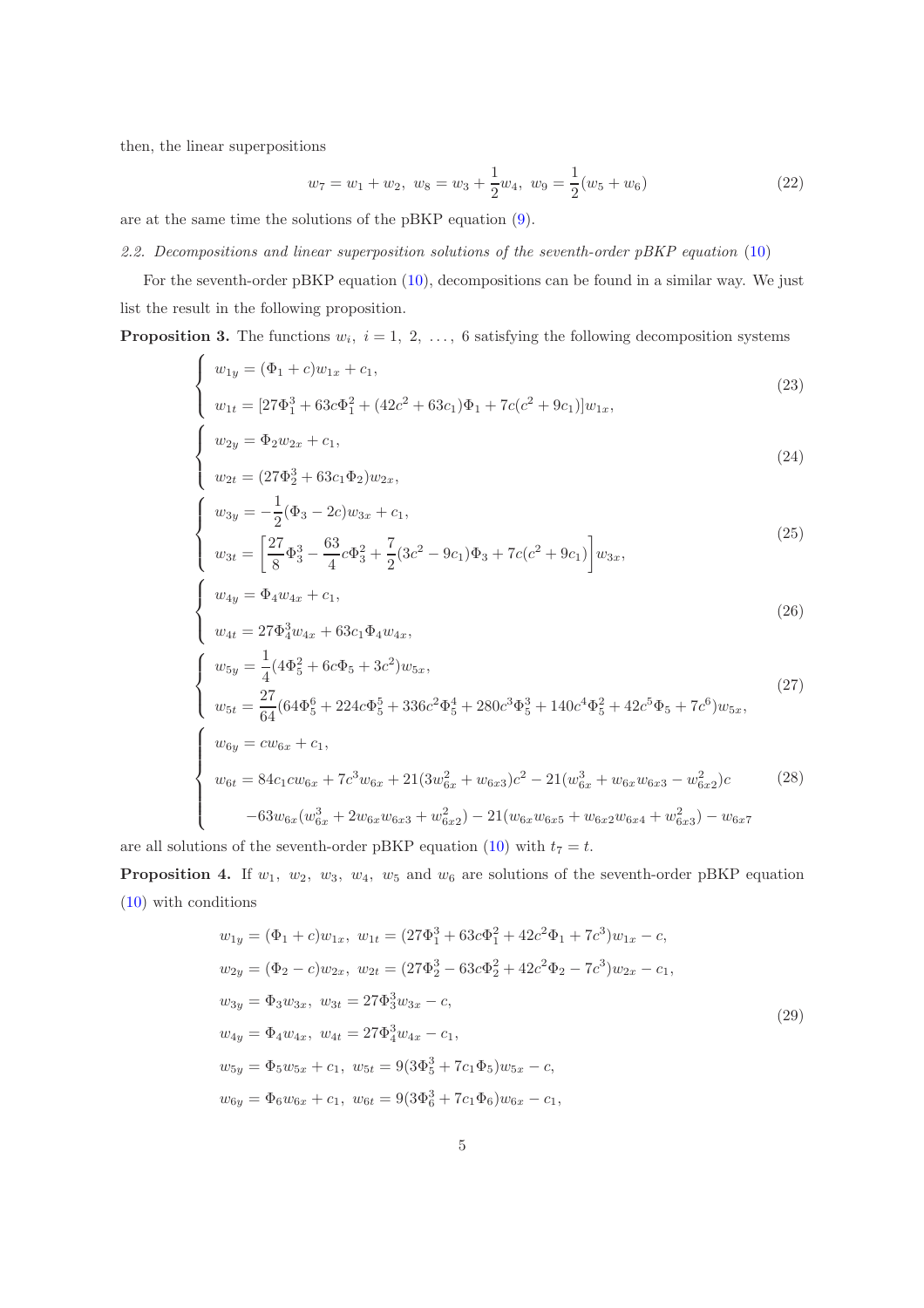then the special combinations corresponding to

 $\sqrt{ }$  $\int$ 

 $\overline{\mathcal{L}}$ 

 $\sqrt{ }$  $\int$ 

 $\overline{\mathcal{L}}$ 

$$
w_7 = w_1 + w_2, \ w_8 = w_3 + \frac{1}{2}w_4, \ w_9 = \frac{1}{2}(w_5 + w_6)
$$
\n
$$
(30)
$$

are also solutions of the seventh-order pBKP equation [\(10\)](#page-1-4).

## 2.3. Decompositions and linear superposition solutions of the ninth-order pBKP equation [\(11\)](#page-2-0)

In the same way, we directly write down the decomposition proposition for the ninth-order pBKP equation [\(11\)](#page-2-0) without detailed verifications.

**Proposition 5.** The functions  $w_i$ ,  $i = 1, \ldots, 6$  provide solutions of the ninth-order pBKP equation [\(11\)](#page-2-0) with  $t_9 = t$  if they satisfy

$$
\begin{cases}\nw_{1y} = (\Phi_1 + c)w_{1x} + c_1, & \mu \equiv \frac{9}{2}(2c^4 + 54c_1c^2 + 45c_1^2), \\
w_{1t} = [81\Phi_1^4 + 243c\Phi_1^3 + 243(c^2 + c_1)\Phi_1^2 + 18c(5c^2 + 27c_1)\Phi_1 + \mu]w_{1x},\n\end{cases}
$$
\n(31)

$$
\begin{cases}\nw_{2y} = \Phi_2 w_{2x} + c_1, \\
w_{2t} = \left(81\Phi_2^4 + 243c_1\Phi_2^2 + \frac{405}{2}c_1^2\right)w_{2x} - c,\n\end{cases}
$$
\n(32)

$$
\begin{cases}\nw_{3y} = -\frac{1}{2}(\Phi_3 - 2c)w_{3x} + c_1, \\
w_{3t} = \left[\frac{81}{16}\Phi_3^4 - \frac{81(2c^2 + 3c_1)}{4}\Phi_3^2 + \frac{9c(8c^2 - 9c_1)}{2}\Phi_3 + \mu\right]w_{3x},\n\end{cases}
$$
\n(33)

$$
w_{4y} = \Phi_4 w_{4x} + c_1,
$$
\n
$$
405s^2
$$
\n(34)

$$
w_{4t} = 81\Phi_4^4 w_{4x} + 243c_1\Phi_4^2 w_{4x} + \frac{405c_1^2}{2} w_{4x},
$$
  
\n
$$
w_{5y} = \frac{1}{4} (4\Phi_5^2 + 6c\Phi_5 + 3c^2) w_{5x},
$$
  
\n
$$
w_{5t} = \frac{81}{256} (256\Phi_6^8 + 1152c\Phi_5^7 + 2304c^2\Phi_5^6 + 2688c^3\Phi_5^5 + 2016c^4\Phi_5^4 + 1008c^5\Phi_5^3
$$
  
\n
$$
+ 336c^6\Phi_5^2 + 72c^7\Phi_5 + 9c^8) w_{5x},
$$
  
\n(35)

$$
\begin{cases}\nw_{6y} = cw_{6x} + c_1, \\
w_{6t} = -9(63w_{6x}^4 + 126w_{6x}^2w_{6x3} + 63w_{6x}w_{6x2}^2 + 21w_{6x}w_{6x5} + 21w_{6x2}w_{6x4} + 21w_{6x3}^2 + w_{6x7})c \\
+54(3w_{6x}^2 + w_{6x3})c^3 + 27(8w_{6x}^3 + 8w_{6x}w_{6x3} + 8c_1w_{6x} + 7w_{6x2}^2 + w_{6x5})c^2 + 135(3w_{6x}^2 + w_{6x3})c_1c + \frac{9}{2}w_{6x}(2c^4 + 45c_1^2) - 27(15w_{6x}^3 + 15w_{6x}w_{6x3} + w_{6x5})c_1.\n\end{cases}
$$
\n
$$
(36)
$$

For the ninth-order pBKP equation [\(11\)](#page-2-0), we have an analogous result for the linear superpositions of decomposition solutions.

**Proposition 6.** Let  $w_1$ ,  $w_2$ ,  $w_3$ ,  $w_4$ ,  $w_5$  and  $w_6$  be solutions of the ninth-order pBKP equation [\(11\)](#page-2-0)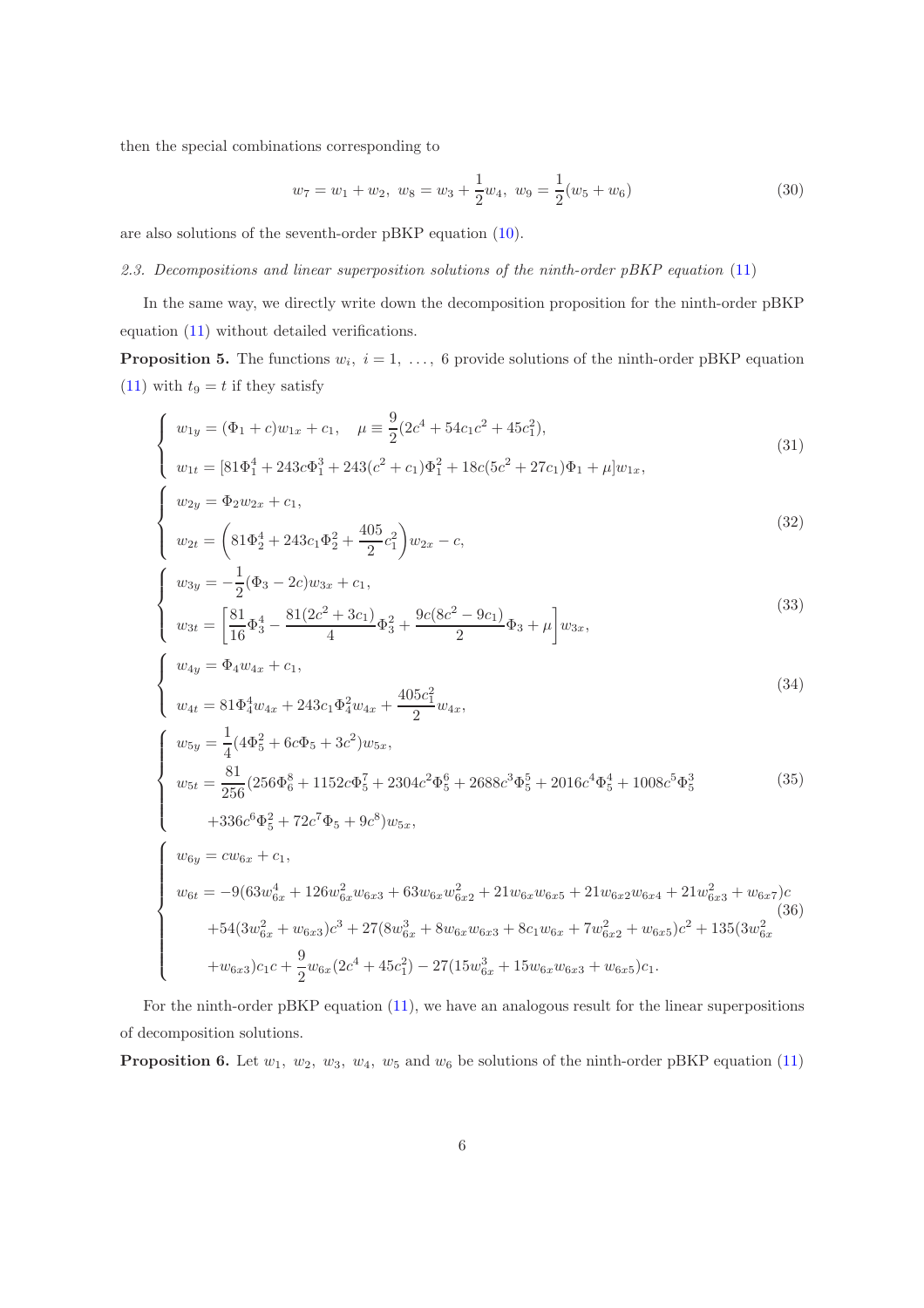with the decompositions

$$
w_{1y} = (\Phi_1 + c)w_{1x}, \ w_{1t} = (81\Phi_1^4 + 243c\Phi_1^3 + 243c^2\Phi_1^2 + 90c^3\Phi_1 + 9c^4)w_{1x} - c,
$$
  
\n
$$
w_{2y} = (\Phi_2 - c)w_{2x}, \ w_{2t} = (81\Phi_2^4 - 243c\Phi_2^3 + 243c^2\Phi_2^2 - 90c^3\Phi_2 + 9c^4)w_{2x} - c_1,
$$
  
\n
$$
w_{3y} = \Phi_3 w_{3x}, \ w_{3t} = 81\Phi_3^4 w_{3x} - c,
$$
  
\n
$$
w_{4y} = \Phi_4 w_{4x}, \ w_{4t} = 81\Phi_4^4 w_{4x} - c_1,
$$
  
\n
$$
w_{5y} = \Phi_5 w_{5x} + c_1, \ w_{5t} = \left(81\Phi_5^4 + 243c_1\Phi_5^2 + \frac{405}{2}c_1^2\right)w_{5x} - c,
$$
  
\n
$$
w_{6y} = \Phi_6 w_{6x} + c_1, \ w_{6t} = \left(81\Phi_6^4 + 243c_1\Phi_6^2 + \frac{405}{2}c_1^2\right)w_{6x} - c_1,
$$
  
\n(37)

then  $w_7 = w_1 + w_2$ ,  $w_8 = w_3 + \frac{1}{2}w_4$  and  $w_9 = \frac{1}{2}(w_5 + w_6)$  are still solutions of the ninth-order pBKP equation [\(11\)](#page-2-0).

Summarizing the results thus far, we have the situation that nontrivial for every equation in the pBKP hierarchy, there exist three possible special types of linear superposition solutions and though the solutions  $w_i$ ,  $i = 1, \ldots, 6$  shown in the Propositions 1, 3 and 5 are the decomposition solutions, their special linear superposition solutions  $w_7$ ,  $w_8$  and  $w_9$  are not the decomposition solutions. Propositions 2, 4 and 6 establish a remarkable property of the linear superpositions in nonlinear pBKP hierarchy.

#### 3. Multi-component decompositions of the pBKP hierarchy

Multi-component decomposition of the pBKP hierarchy is a natural continuation of the previous work. The nonlinearization approach of Lax pairs or constrained flow technique by separating spatial and temporal variables makes it possible to decompose high-dimensional equations into compatible low-dimensional systems through which quite a few integrable systems are effectively obtained [\[11](#page-14-9)[–16\]](#page-15-0).

## 3.1. Multi-component decompositions of the fifth-order pBKP equation [\(9\)](#page-1-1)

The generalization of the single component decomposition described in the previous section to the multi-component case does not require any specific choice of multi-component integrable system. As we show below, it can be defined in a general form in terms of Lax pair  $(3)-(4)$  $(3)-(4)$ . Imposing nonlinearization on the Lax pair [\[17](#page-15-1)], some special solutions of the pBKP equation [\(9\)](#page-1-1) can be obtained simply from the compatible solutions of the coupled KdV and higher order KdV equations which is closely related to two nontrivial members in the KdV hierarchy

<span id="page-6-0"></span>
$$
v_y = v_{x3} + av_x^2 + b,
$$
  
\n
$$
v_t = 9v_{x5} + 30av_xv_{x3} + 15av_{xx}^2 + 10a^2v_x^3 + 15cv_x + d.
$$
\n(38)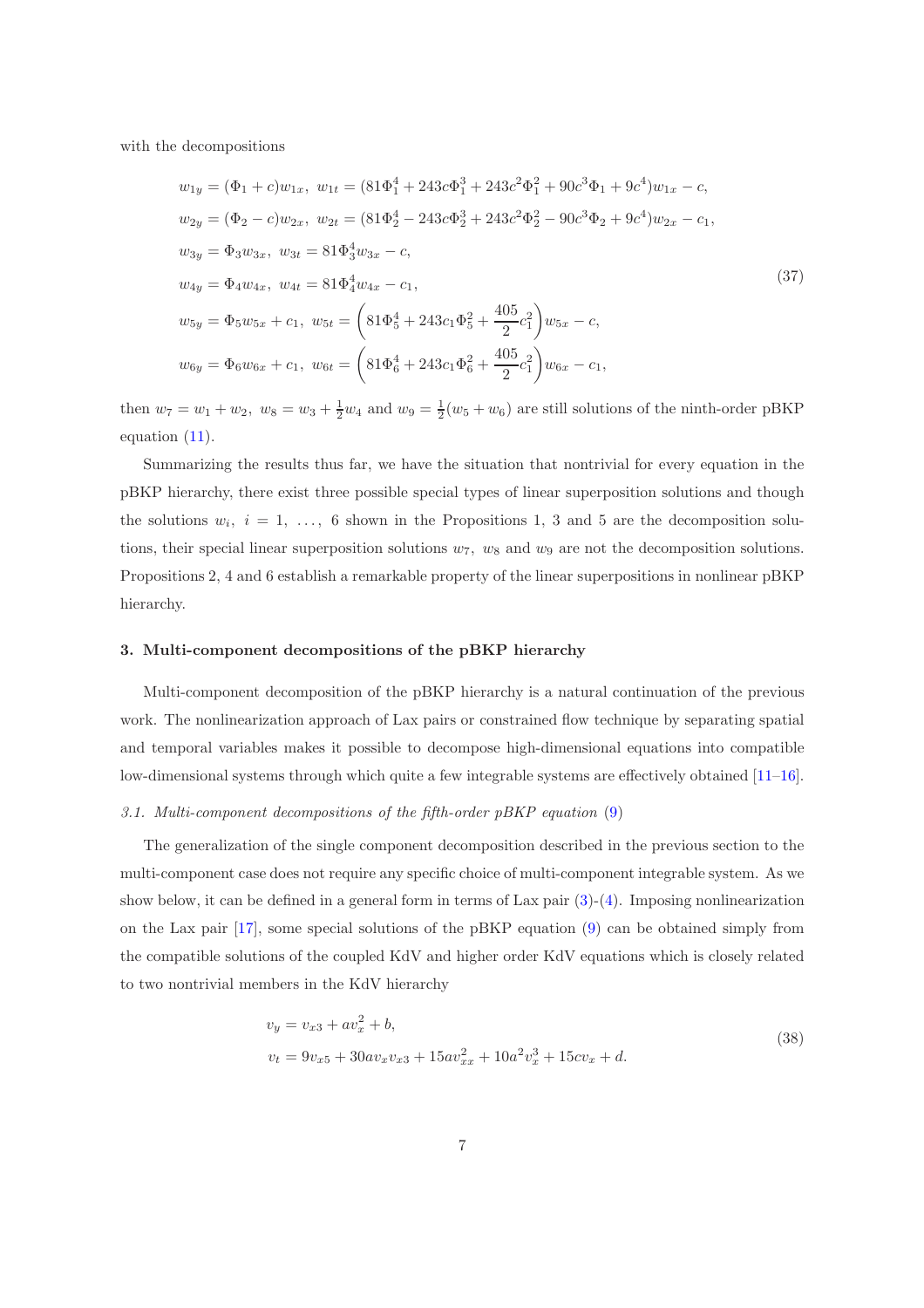The flows determined by  $(38)$  commute. Let w be a solution decomposed in the form

$$
w_y = F(w, w_x, w_{xx}, ..., w_{xm}, v, v_x, v_{xx}, ..., v_{xn}),
$$
\n(39)

$$
w_t = G(w, w_x, w_{xx}, ..., w_{xr}, v, v_x, v_{xx}, ..., v_{xs}),
$$
\n(40)

where the compatibility condition  $w_{yt} = w_{ty}$  also leads to the pBKP equation [\(9\)](#page-1-1). A direct calculation shows  $F$  and  $G$  satisfy

$$
w_y = w_{x3} + \frac{2a^2}{3}v_x^2 - 2aw_xv_x + 3w_x^2 + c,
$$
  
\n
$$
w_t = 9w_{x5} + 10a^2(v_{xx}^2 + 2v_xv_{x3} + 3v_x^2w_x) - 30a(v_{x3}w_x + v_{xx}w_{xx} + v_xw_{x3} + 3v_xw_x^2)
$$
\n
$$
+ 45(w_{xx}^2 + 2w_x^3 + 2w_xw_{x3}) + 15cw_x + e.
$$
\n
$$
(41)
$$

The following statement summarizes multi-composition decomposition of the fifth-order pBKP equation [\(9\)](#page-1-1).

**Proposition A.** let v and w be compatible solutions of the nonlinear integrable couplings

<span id="page-7-0"></span>
$$
v_y = \Phi_1 v_x + b,
$$
  
\n
$$
w_y = \Phi_2 w_x + 2av_x(\frac{a}{3}v_x - w_x) + c
$$
\n(42)

and

<span id="page-7-1"></span>
$$
v_t = 9\Phi_1^2 v_x + 15cv_x + d,
$$
  
\n
$$
w_t = 9\Phi_2^2 w_x + 10a^2(3v_x^2 w_x + 2v_{x3}v_x + v_{xx}^2) - 30a(3v_x w_x^2 + v_{x3}w_x + v_{xx}w_{xx} + v_xw_{x3}) + 15cw_x + e,
$$
\n(43)

with a, b, c, d and e are arbitrary constants, here and further on,  $\Phi_1 = \partial_x^2 + \frac{4}{3}av_x - \frac{2}{3}a\partial_x^{-1}v_{xx}$ ,  $\Phi_2 =$  $\partial_x^2 + 4w_x - 2\partial_x^{-1}w_{xx}$ , then, the w also solves pBKP equation [\(9\)](#page-1-1).

The systems determined by [\(42\)](#page-7-0) and [\(43\)](#page-7-1) are compatible as is easily checked. We are interested in finding the constraints such that for given decomposition solutions, their linear combinations will still be solutions to the given equation. However, linear superposition assumption appears to fail at this situation. Introducing the new variables  $v_x = q$ ,  $w_x = p$ ,  $q_y = q_t$ ,  $p_y = p_t$ , we obtain from the Proposition A a nonlinear integrable coupled KdV equations

$$
q_t = (q_{xx} + aq^2)_x,
$$
  
\n
$$
p_t = (p_{xx} + 3p^2 + \frac{2a^2}{3}q^2 - 2apq)_x,
$$
\n(44)

which commute. The second multi-component decomposition of the fifth-order pBKP equation [\(9\)](#page-1-1) is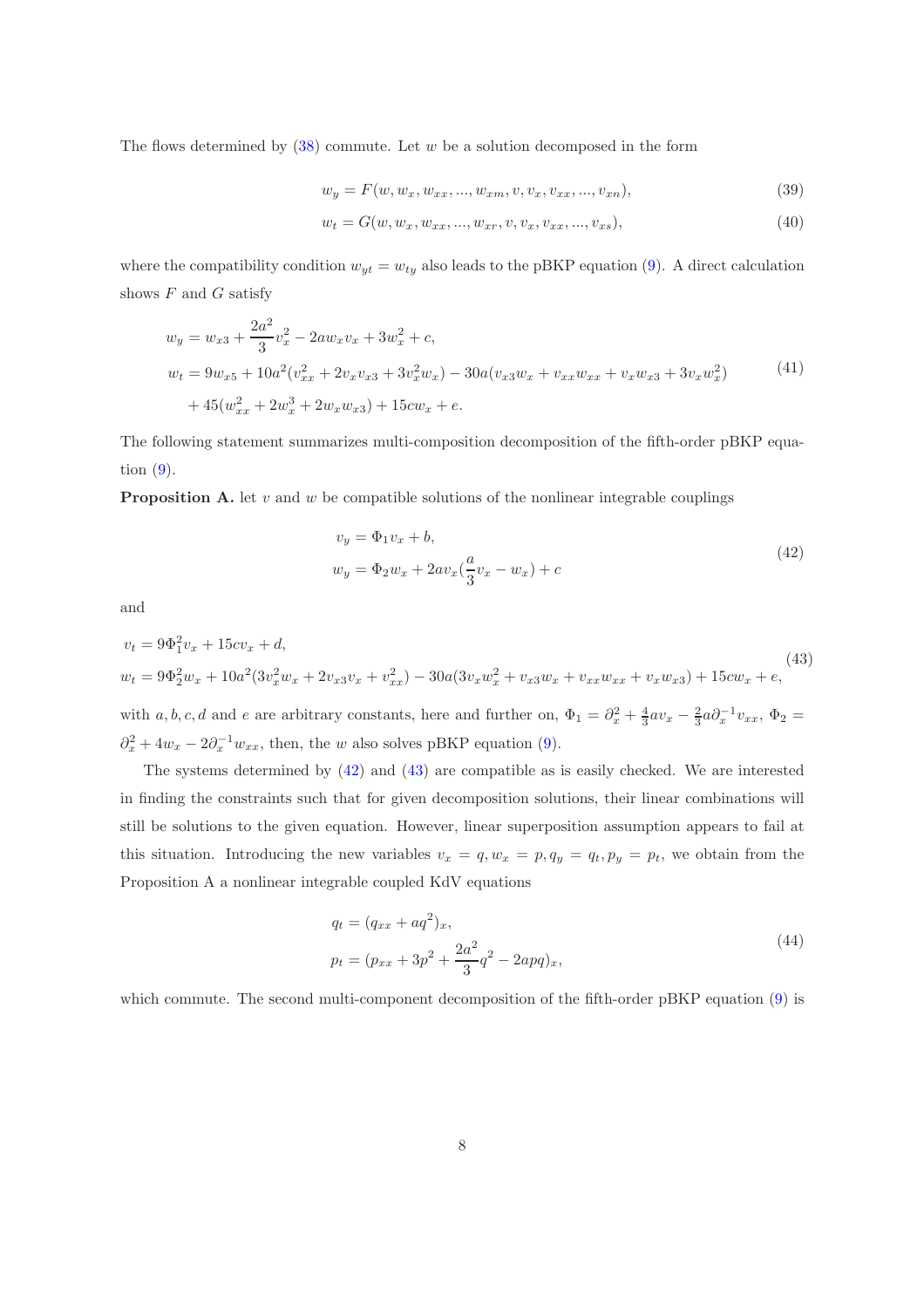**Proposition B.** If w satisfies the nonlinear integrable  $(n + 1)$ -component KdV-type system

$$
v_{iy} = v_{ix3} + 3w_x v_{ix} + b_i,
$$
  
\n
$$
w_y = \Phi_3 w_x + \sum_{i=1}^n a_i v_{ix}^2 + a,
$$
  
\n
$$
v_{it} = 9v_{ix5} + 45(w_x v_{ixx})_x + 15v_{ix}(3w_{x3} + \frac{9}{2}w_x^2 + \sum_{i=1}^n a_i v_{ix}^2 + a) + c_i,
$$
  
\n
$$
w_t = 9\Phi_3^2 w_x + 15aw_x + d + 15\sum_{i=1}^n a_i (v_{ixx}^2 + 2v_{ix} v_{ix3} + 3w_x v_{ix}^2),
$$
\n(45)

where  $\Phi_3 = \partial_x^2 + 2w_x - \partial_x^{-1}w_{xx}$ , then, w also satisfies the pBKP equation [\(9\)](#page-1-1).

Rewriting  $v_{ix} = q_i$ ,  $w_x = p$ ,  $q_{iy} = q_{it}$ ,  $p_y = p_t$ , new  $(n + 1)$ -component nonlinear integrable coupled KdV systems with  $n$  sources arise

<span id="page-8-2"></span>
$$
q_{it} = (q_{ixx} + 3pq_i)_x, i = 1, 2, ..., n,
$$
  

$$
p_t = (p_{xx} + \frac{3}{2}p^2 + \sum_{i=1}^n a_i q_i^2)_x,
$$
 (46)

where  $a_i$  are arbitrary constants. Multi-component coupled systems are ubiquitous in physics ranging from cold atomic systems to nonlinear optics. Such systems are typically nonlinear with considerable interactions and often have an intricate interplay between the various species [\[18](#page-15-2)[–21\]](#page-15-3).

**System I.** The representative case  $n = 1$ , which is related to certain types of long waves, some internal acoustic and planetary waves arising in geophysical fluid mechanics

<span id="page-8-0"></span>
$$
q_{1t} = (q_{1xx} + 3pq_1)_x,
$$
  
\n
$$
p_t = (p_{xx} + \frac{3}{2}p^2 + a_1q_1^2)_x
$$
\n(47)

trivially splits into two independent KdV equations [\[22](#page-15-4)]

<span id="page-8-1"></span>
$$
w_{1t} = (w_{1xx} + 3Aw_1^2)_x,
$$
  
\n
$$
w_{2t} = (w_{2xx} + 3Bw_2^2)_x
$$
\n(48)

under a linear transformation. Such a system is said to be decoupled since the variables do not interact with each other and each variable can be solved for independently.

It is to be pointed out that the two-component version [\(47\)](#page-8-0) has been studied intensively in literature [\[23](#page-15-5)[–26](#page-15-6)]. Another path for deriving the System I [\(47\)](#page-8-0) from a two-layer fluid system was followed by one of the authors (Lou) [\[27\]](#page-16-0). As a consequence, one function has no effect on the other and these equations are less interesting for applications. Thus, we list some genuinely non-decoupled systems that cannot be decoupled by any change of variables.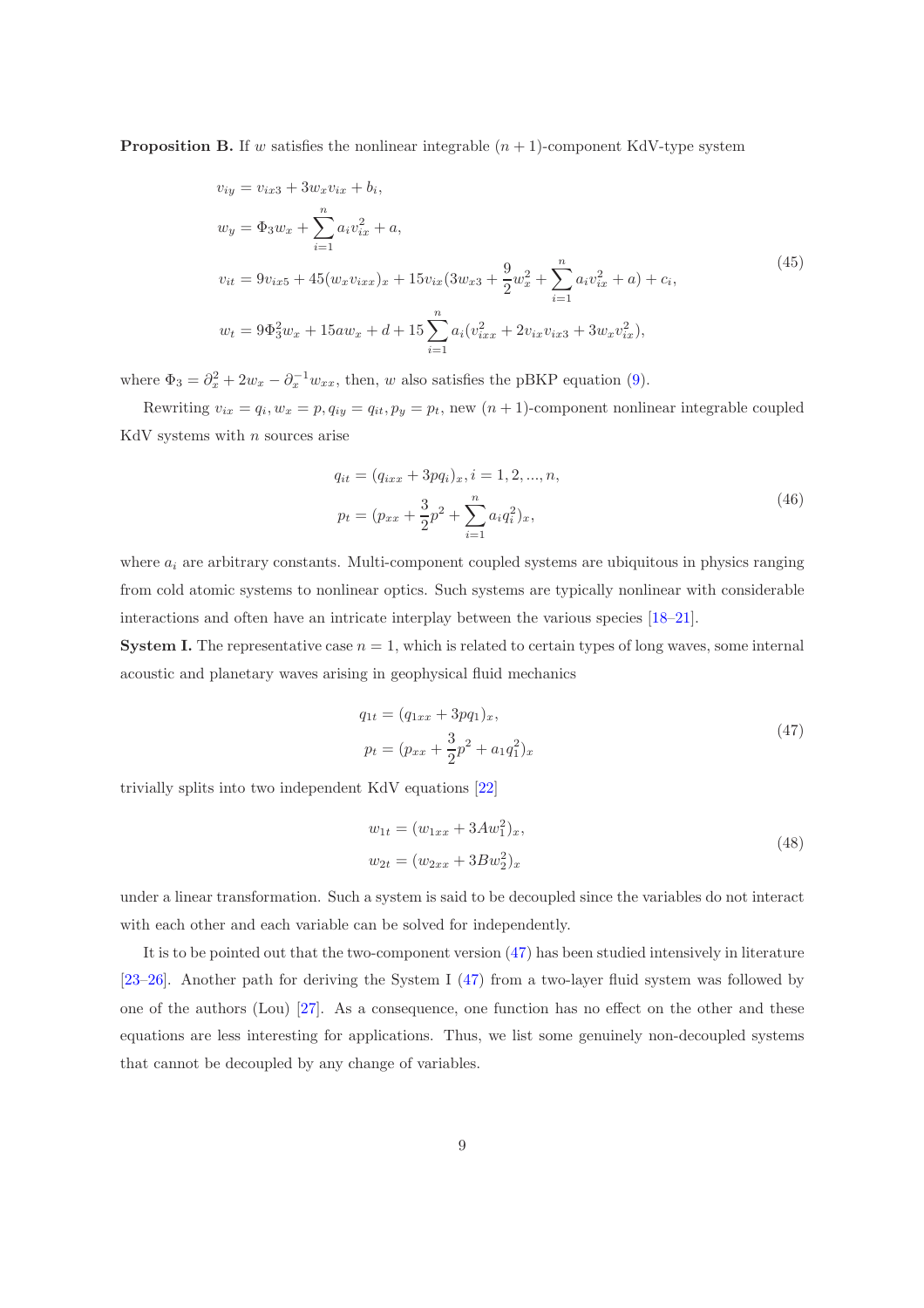**System II.** Case  $n = 2$ , three-component KdV system with two sources is

$$
q_{1t} = (q_{1xx} + 3pq_1)_x,
$$
  
\n
$$
q_{2t} = (q_{2xx} + 3pq_2)_x,
$$
  
\n
$$
p_t = (p_{xx} + \frac{3}{2}p^2 + a_1q_1^2 + a_2q_2^2)_x.
$$
\n(49)

**System III.** The relevant four-component KdV system with three sources for the  $n = 3$  is

$$
q_{1t} = (q_{1xx} + 3pq_1)_x,
$$
  
\n
$$
q_{2t} = (q_{2xx} + 3pq_2)_x,
$$
  
\n
$$
q_{3t} = (q_{3xx} + 3pq_3)_x,
$$
  
\n
$$
p_t = (p_{xx} + \frac{3}{2}p^2 + a_1q_1^2 + a_2q_2^2 + a_3q_3^2)_x.
$$
\n(50)

System [\(47\)](#page-8-0) can be decoupled, while all the other systems are non-decoupled and seem to be new. We call these systems integrable under the meaning that they possess infinitely many higher order symmetries [\[28](#page-16-1)[–31\]](#page-16-2).

In addition to producing integrable coupled systems and their multi-component generalizations, we may use the integrable couplings to obtain new solutions of pBKP equation [\(9\)](#page-1-1). Here, we extend one such example [\(48\)](#page-8-1) to a more general nontrivial form.

**Proposition C.** Suppose  $w_1$  and  $w_2$  are solutions of two independent coupled KdV systems

<span id="page-9-0"></span>
$$
w_{1y} = \Phi_4 w_{1x} - \beta_1 w_{1x} + \mu,
$$
  
\n
$$
w_{2y} = \Phi_5 w_{2x} + \beta_1 w_{2x} + \mu_1,
$$
  
\n
$$
w_{1t} = 9\Phi_4^2 w_{1x} - 15\beta_1 \Phi_4 w_{1x} + 5(\beta_1^2 + 3c_1\mu + 3c_2\mu_1)w_{1x} + \delta,
$$
  
\n
$$
w_{2t} = 9\Phi_5^2 w_{2x} + 15\beta_1 \Phi_5 w_{2x} + 5(\beta_1^2 + 3c_1\mu + 3c_2\mu_1)w_{2x} + \delta_1
$$
\n(51)

with  $\Phi_4 = \partial_x^2 + 4c_1w_{1x} - 2c_1\partial_x^{-1}w_{1xx}$ ,  $\Phi_5 = \partial_x^2 + 4c_2w_{2x} - 2c_2\partial_x^{-1}w_{2xx}$ , then, a linear combination  $w = c_1w_1 + c_2w_2$  is satisfying the pBKP equation [\(9\)](#page-1-1).

One can easily verify that pBKP equation [\(9\)](#page-1-1) holds whenever  $w_1$  and  $w_2$  are solutions of [\(51\)](#page-9-0). Proposition C makes it possible for us to construct different types of linear superposition solutions. In particular, let us consider a superposition of  $n$  solitons and  $m$  solitons with  $[32-34]$ 

$$
w_1 = \frac{2}{c_1} \ln(f_n)_x, \quad w_2 = \frac{2}{c_2} \ln(g_m)_x,
$$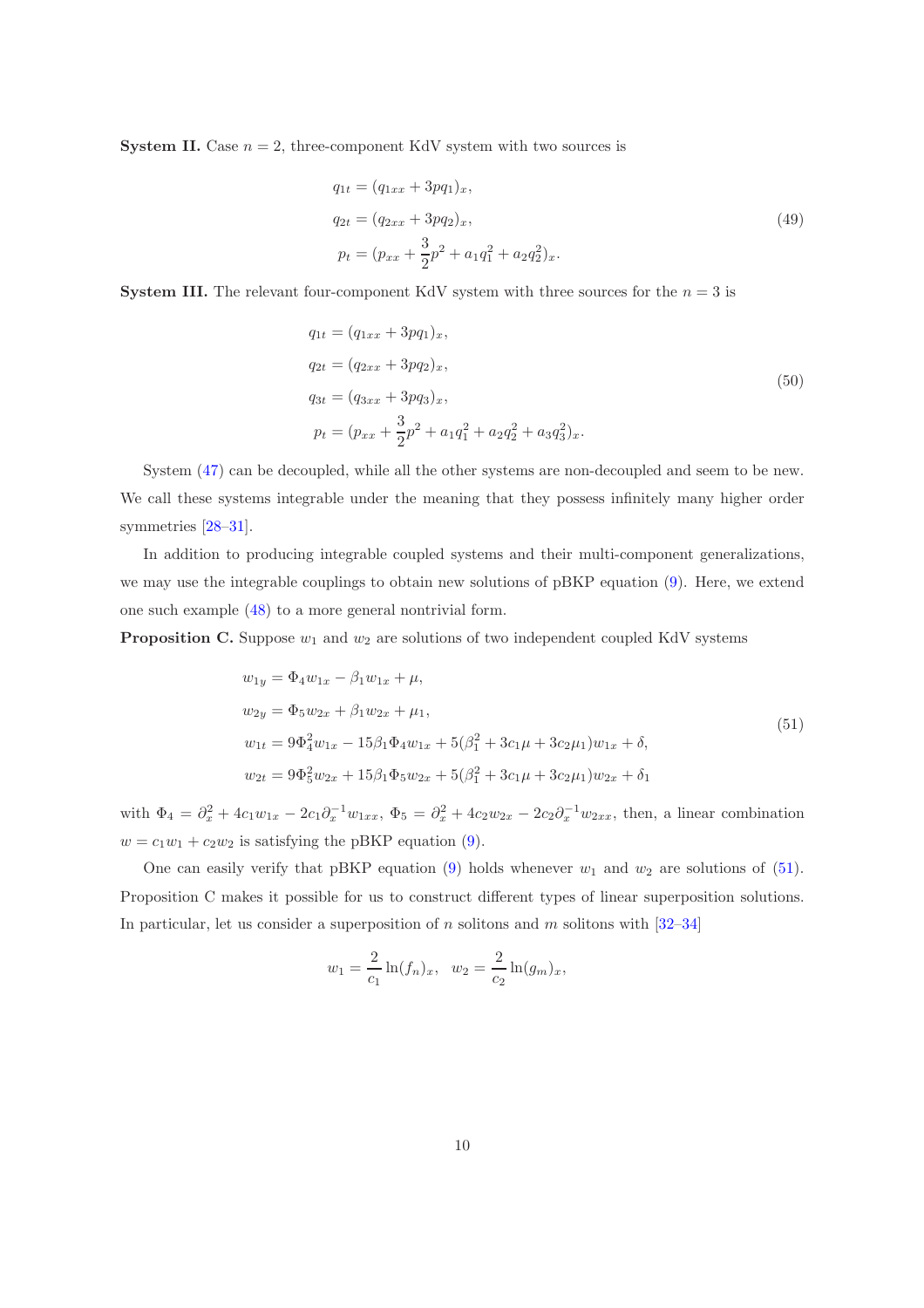where

$$
f_n = \sum_{\alpha=0,1} \exp(\sum_{i=1}^n \alpha_i \xi_i + \sum_{1 \le i < j \le n} \alpha_i \alpha_j \theta_{ij}), \ g_m = \sum_{\alpha=0,1} \exp(\sum_{i=1}^m \alpha_i \eta_i + \sum_{1 \le i < j \le m} \alpha_i \alpha_j \tau_{ij}),
$$
  

$$
\xi_i = k_i x + (k_i^3 - \beta_1 k_i) y + l_i z + (9k_i^5 - 15k_i^3 \beta_1 + 5k_i \beta_1^2) t + \xi_{i0}, \exp(\theta_{ij}) = \frac{(k_i - k_j)^2}{(k_i + k_j)^2},
$$
  

$$
\eta_i = m_i x + (m_i^3 + \beta_1 m_i) y + n_i z + (9m_i^5 + 15m_i^3 \beta_1 + 5m_i \beta_1^2) t + \eta_{i0}, \exp(\tau_{ij}) = \frac{(m_i - m_j)^2}{(m_i + m_j)^2},
$$
  

$$
\mu = 0, \mu_1 = 0, \delta = 0, \delta_1 = 0.
$$

The summation of  $\alpha$  should be done for all permutations of  $\alpha_i = 0, i = 1, 2, \dots$  All the parameters  $c_i, c_2, \beta_1, k_i, l_i, m_i, n_i, \xi_{i0}$  and  $\eta_{i0}$  are arbitrary constants.

We conclude this subsection with **Remarks**. 1. The  $(n + 1)$ -component nonlinear integrable coupled KdV systems  $(46)$  with n sources are non-decouplable. A decoupled system only appears in the case of  $n = 1$ . It is worth emphasizing that a natural and meaningful consequence of decoupled system I is any KdV equation cannot solve the pBKP equation [\(9\)](#page-1-1), whereas the sum of two arbitrary KdV equations does. More precisely, neither  $w = c_1w_1$  nor  $w = c_2w_2$  in Proposition C is a solution of pBKP equation [\(9\)](#page-1-1) to any  $c_1$  and  $c_2$ , but  $w = c_1w_1 + c_2w_2$  is. The possible connection between integrable systems is established utilizing linear superposition. 2. Both the first two decompositions in Proposition 1 and the known linear superpositions in Proposition 2 are included in Proposition C with specific  $c_1$  and  $c_2$ .

#### 3.2. Multi-component decompositions of the seventh-order pBKP equation [\(10\)](#page-1-4)

In close analogy with the calculation of the multi-component decompositions of the fifth-order pBKP equation [\(9\)](#page-1-1), the following similar statements hold for the seventh-order pBKP equation [\(10\)](#page-1-4). **Proposition D.** Suppose  $w$  satisfies the nonlinear integrable couplings

$$
v_y = \Phi_1 v_x + b,
$$
  
\n
$$
w_y = \Phi_2 w_x + 2av_x(\frac{a}{3}v_x - w_x) + c
$$
\n(52)

and

$$
v_t = 27\Phi_1^3 v_x + 63c\Phi_1 v_x + dv_x + f,
$$
  
\n
$$
w_t = 27\Phi_2^3 w_x - 126a\Phi_2^2 w_x + 63c\Phi_2 w_x + \frac{70}{3}a^4 v_x^4 - 140a^3 v_x^3 w_x
$$
  
\n
$$
+ 42a^2(15v_x^2 w_x^2 + 10w_{xx}v_{xx}v_x + 5w_{x3}v_x^2 + 5w_xv_{xx}^2 + 10v_{x3}w_xv_x + cv_x^2 + 4v_{xx}v_{x4} + 2v_xv_{x5} + 3v_{x3}^2)
$$
  
\n
$$
- 126a(10v_{xx}w_xw_{xx} + 5v_{x3}w_x^2 + cv_xw_x + 2w_{xx}v_{x4} + 3w_{x3}v_{x3} + w_xv_{x5} + 2w_{x4}v_{xx}) + dw_x + e,
$$
\n(53)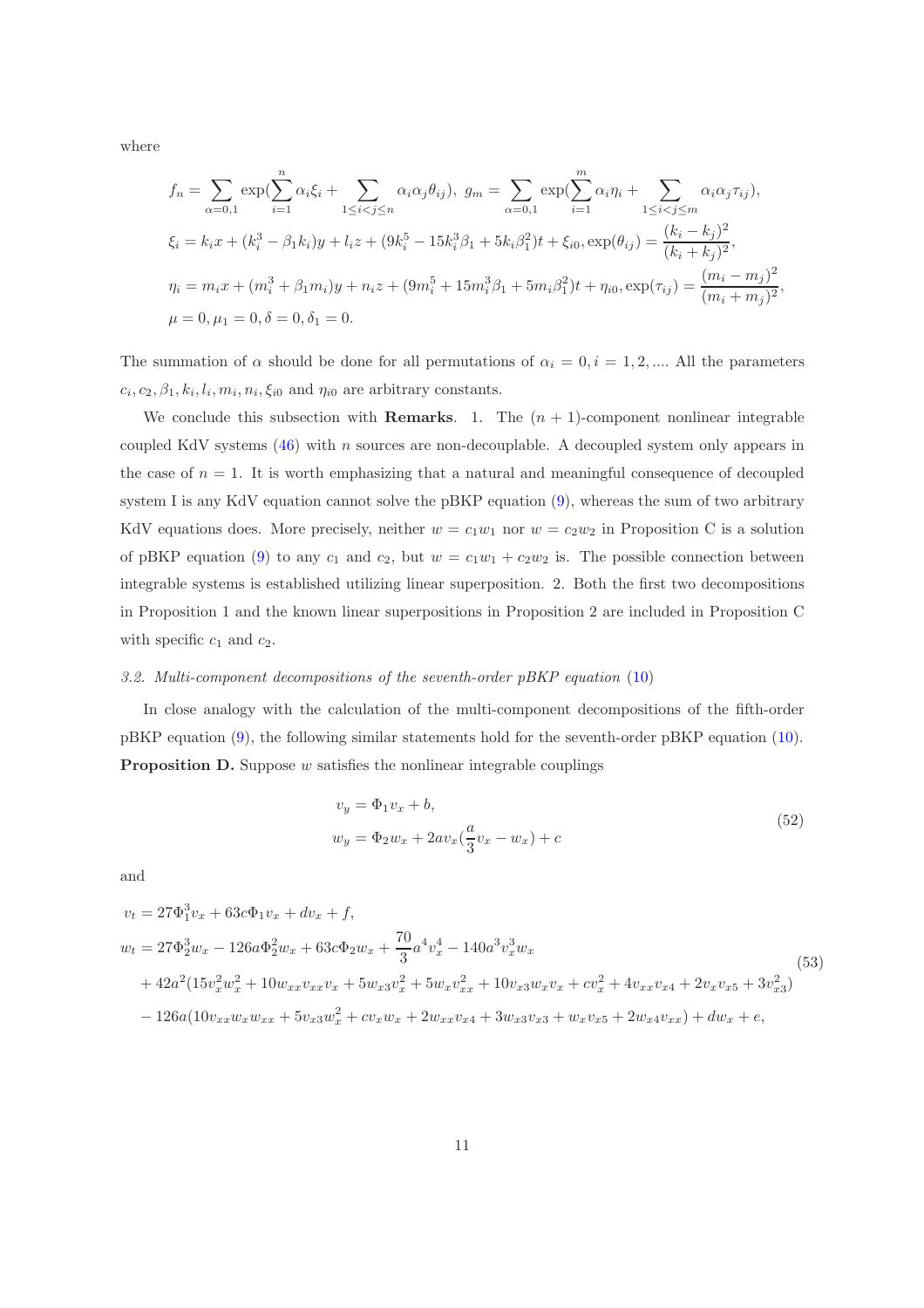then,  $w$  also satisfies the seventh-order pBKP equation [\(10\)](#page-1-4).

**Proposition E.** If w is a solution of the nonlinear integrable  $(n + 1)$ -component KdV system

$$
v_{iy} = v_{ix3} + 3w_xv_{ix} + b_i,
$$
  
\n
$$
w_y = \Phi_3 w_x + \sum_{i=1}^n a_i v_{ix}^2 + a,
$$
  
\n
$$
v_{it} = 27v_{ix7} + 189(v_{ix5}w_x + v_{ix}w_{x5}) + 378(v_{ix4}w_{xx} + v_{ixx}w_{x4}) + 945(v_{ix}w_xw_{x3} + v_{ixx}w_xw_{x2}) + \frac{945}{2}(w_x^2v_{ix3} + v_{ix}w_x^2 + w_x^3v_{ix}) + 567v_{ix3}w_{x3} + 63av_{ix3} + 189av_{ix}w_x + bv_{ix} + c_i + 315a_i v_{ix}(v_{ix}v_{ix3} + v_{ixx}^2 + v_{ix}^2w_x)
$$
  
\n
$$
+ 63 \sum_{j \neq i}^n a_j (v_{ix3}v_{jx}^2 + 2v_{ixx}v_{jx}v_{jxx} + 3v_{ix}v_{jxx}^2 + 4v_{ix}v_{jx}v_{jx3} + 5v_{ix}v_{jx}^2w_x),
$$
  
\n
$$
w_t = 27\Phi_3^3 w_x + 63a\Phi_3 w_x + bw_x + d + \frac{105}{2} \sum_{i=1}^n a_i^2 v_{ix}^4 + 63 \sum_{i=1}^n (2v_{ix}v_{ix5} + 4v_{ixx}v_{ix4} + 3v_{ix3}^2 + av_{ix}^2 + 5v_{ix}^2w_{x3} + 10v_{ix}v_{ixx}w_{xx} + 63 \sum_{i=1}^n (2v_{ix}v_{ix5} + 4v_{ixx}v_{ix4} + 3v_{ix3}^2 + av_{ix}^2 + 5v_{ix}^2w_{x3} + 10v_{ix}v_{ixx}w_{xx} + 5(2v_{ix}v_{ix3} + v_{ixx}^2)w_x + \frac{15}{2}v_{ix}^2w_x^2) + 105 \sum_{i \leq j} a_i a_j v_{ix}^2 v_{jx}^2,
$$

then,  $w$  is also a solution of the seventh-order pBKP equation [\(10\)](#page-1-4).

**Proposition F.** If  $w_1$  and  $w_2$  are compatible solutions of two independent KdV systems

$$
w_{1y} = \Phi_4 w_{1x} - \beta_1 w_{1x} + \mu,
$$
  
\n
$$
w_{2y} = \Phi_5 w_{2x} + \beta_1 w_{2x} + \mu_1,
$$
  
\n
$$
w_{1t} = 27\Phi_4^3 w_{1x} - 63\beta_1 \Phi_4^2 w_{1x} + (42\beta_1^2 + 63c_1\mu + 63c_2\mu_1)\Phi_4 w_{1x} - (7\beta_1^3 + 126c_1\mu\beta_1)w_{1x} + \delta,
$$
  
\n
$$
w_{2t} = 27\Phi_5^3 w_{2x} + 63\beta_1 \Phi_5^2 w_{2x} + (42\beta_1^2 + 63c_1\mu + 63c_2\mu_1)\Phi_5 w_{2x} + (7\beta_1^3 + 126c_2\mu_1\beta_1)w_{2x} + \delta_1
$$
\n(55)

then,  $w = c_1w_1 + c_2w_2$  solves the seventh-order pBKP equation [\(10\)](#page-1-4) exactly.

Remarkably, the first two decompositions in Proposition 3 and the known linear superpositions in Proposition 4 are special cases of Proposition F with specific  $c_1$  and  $c_2$ .

## 3.3. Multi-component decompositions of the ninth-order pBKP equation [\(11\)](#page-2-0)

The results in this subsection are similar to the previous ones.

**Proposition G.** If  $w$  is a solution of the nonlinear integrable couplings

$$
v_y = \Phi_1 v_x + b,
$$
  
\n
$$
w_y = \Phi_2 w_x + 2av_x(\frac{a}{3}v_x - w_x) + c
$$
\n(56)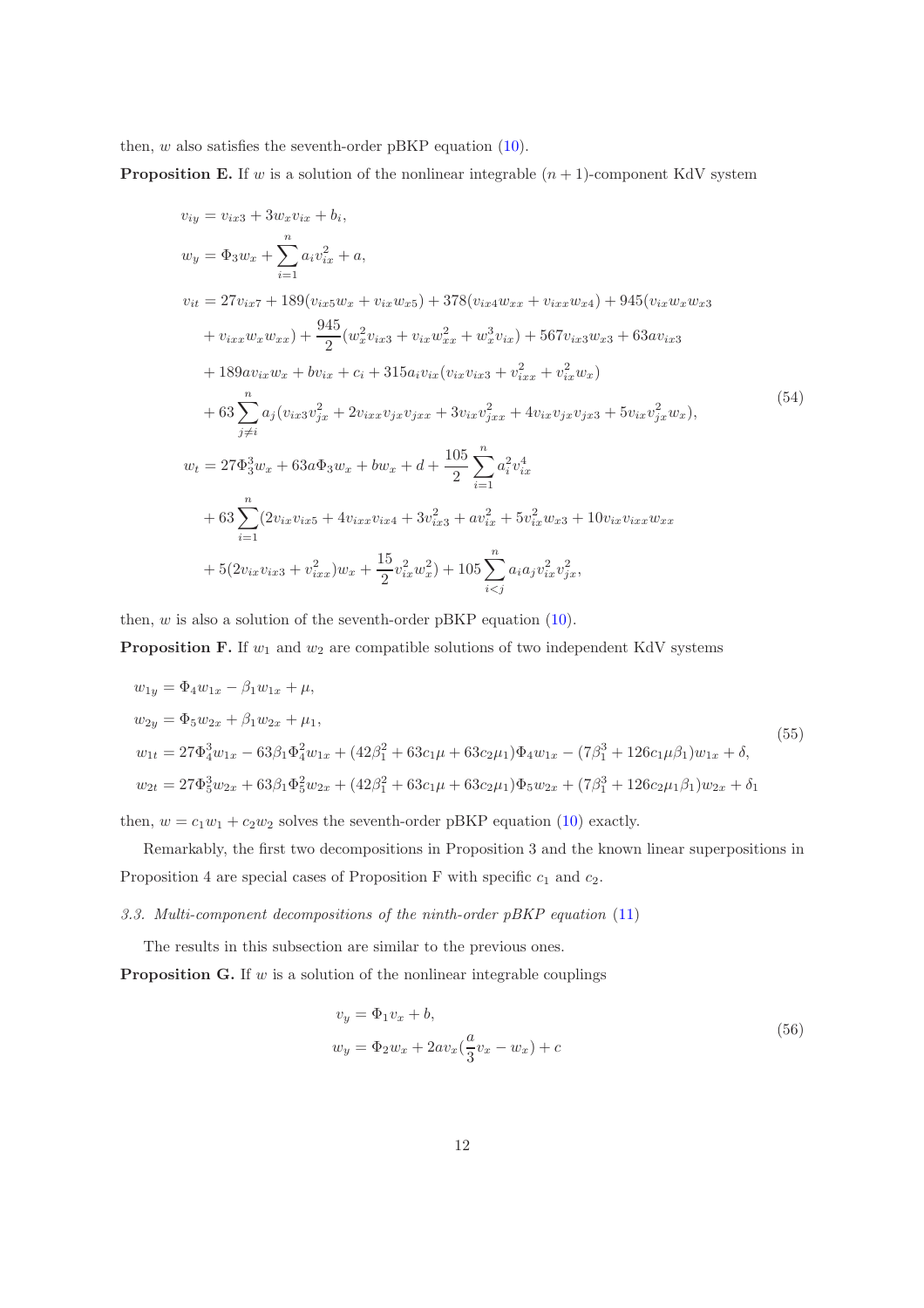and

$$
v_{t} = 81\Phi_{1}^{4}v_{x} + 243c\Phi_{1}^{2}v_{x} + 3\Phi_{1}v_{x} + dv_{x} + e,
$$
  
\n
$$
w_{t} = 81\Phi_{2}^{4}w_{x} - 486av_{x}\Phi_{2}^{3}w_{x} + 81(3c + 14a^{2}v_{x}^{2})\Phi_{2}^{2}w_{x} - 3(420a^{3}v_{x}^{3} + 270acv_{x} - 1)\Phi_{2}w_{x}
$$
  
\n
$$
- 486aw_{x}\Phi_{1}^{3}v_{x} + 420a^{4}(3v_{x}^{4}w_{x} + 2v_{x}^{3}v_{x3} + 3v_{x}^{2}v_{xx}^{2})a^{4} - 3780a^{3}w_{xx}v_{x}^{2}v_{xx} + 2a^{2}(162v_{x}v_{x7} + 486v_{xx}v_{x6} + 54(42v_{x}w_{x} + 19v_{x3})v_{x5} + 621v_{x4}^{2} + 2268(v_{x}w_{xx} + 2w_{x}v_{xx})v_{x4}
$$
  
\n
$$
+ 2268v_{x}v_{xx}w_{x4} + 3402w_{x}v_{x3}^{2} + 54(63v_{x}w_{x3} + 77w_{xx}v_{xx} + (105w_{x}^{2} + 5c)v_{x})v_{x3}
$$
  
\n
$$
+ 2079v_{xx}^{2}w_{x3} + 135(21w_{x}^{2} + c)v_{xx}^{2} + 11340v_{x}w_{x}v_{xx}w_{xx} + 405cw_{x}v_{x}^{2} + v_{x}^{2})
$$
  
\n
$$
- 6a(243w_{xx}v_{x6} + 243v_{xx}w_{x6} + 27(21w_{x}^{2} + 19w_{x3})v_{x5} + 513v_{x3}w_{x5} + 27(84w_{x}w_{xx} + 23w_{x4})v_{4x} + 2268v_{xx}w_{x}w_{x4} + 27(70w_{x}^{3} + 126w_{x
$$

then,  $w$  is also a solution of the ninth-order pBKP equation  $(11)$ .

**Proposition H.** Let  $v$  and  $w$  be compatible solutions of the nonlinear coupled KdV system

$$
v_y = v_{x3} + 3w_xv_x + b_1,
$$
  
\n
$$
w_y = \Phi_3w_x + a_1v_x^2 + a,
$$
  
\n
$$
v_t = 81v_{x9} + 243(3v_{x7}w_x + 3v_xw_{x7} + 9v_{x6}w_{xx} + 9v_{xx}w_{x6} + 19v_{x5}w_{x3} + 19v_{x3}w_{x5} + 23v_{x4}w_{x4})
$$
  
\n+ 1701 $(3v_xw_xw_{x5} + 6v_xw_{xx}w_{x4} + 6w_xv_{xx}v_{x4} + 6w_xv_{x4}w_{xx} + 9w_xv_{x3}w_{x3} + 11v_{xx}w_{xx}w_{x3})$   
\n
$$
+ \frac{1701}{2}(3w_x^2v_{x5} + 5v_{x3}w_x^3 + 9v_xw_{x3}^2 + 11w_{xx}^2v_{x3} + \frac{15}{4}v_xw_x^4) + e(v_{x3} + 3v_xw_x)
$$
  
\n
$$
+ \frac{25515}{2}(v_{xx}w_x^2w_{xx} + v_xw_xw_{xx}^2 + v_xw_x^2w_{x3}) + bv_x + \frac{567}{2}a_1^2v_x^5 + 567a_1(3v_x^2v_{x5} + 5v_x^3w_{x3}
$$
  
\n
$$
+ 9v_xv_{x3}^2 + 11v_{x3}v_{xx}^2 + 12v_xv_{xx}v_{x4} + 15v_x^2v_{x3}w_x + 15v_x^2v_{xx}w_{xx} + 15v_xv_{xx}^2w_x + \frac{15}{2}v_x^3w_x^2)
$$
  
\n
$$
+ 81a(3v_{x5} + 5a_1v_x^3 + 15v_{x3}w_x + 15v_{xx}w_{xx} + 15v_xw_{x3} + \frac{45}{2}v_xw_x^2),
$$
  
\n
$$
w_t = 81\Phi_3^4w_x + 243a\Phi_3^2w_x + e\Phi_3w_x + bw_x + d + \frac{945}{2}a_1^2v_x^2(3v_x^2w_x + 4v
$$

then,  $w$  solves the seventh-order pBKP equation  $(11)$  as well.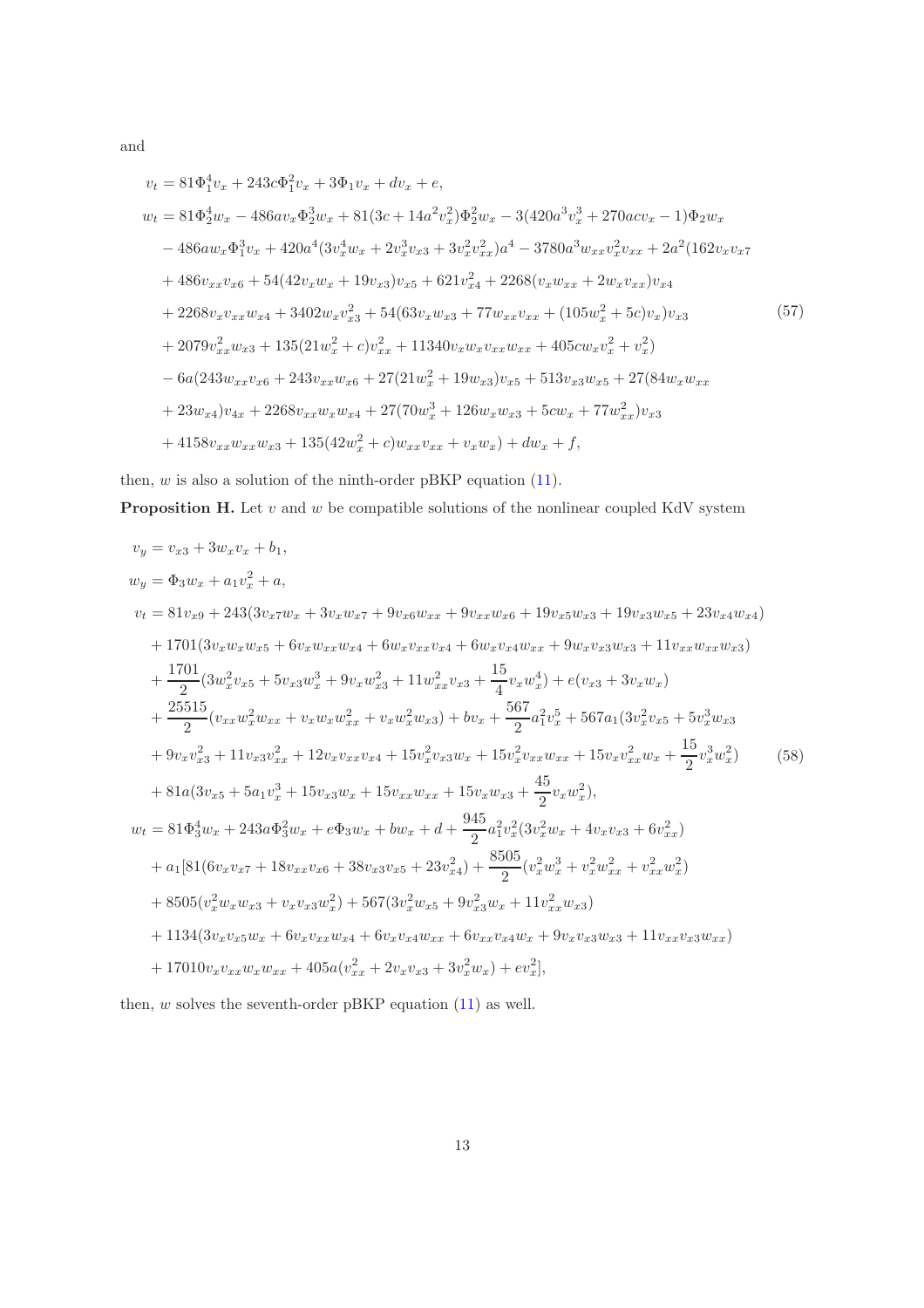**Proposition I.** If  $w_1$  and  $w_2$  are solutions of two independent KdV equations

$$
w_{1y} = \Phi_4 w_{1x} - \beta_1 w_{1x} + \mu,
$$
  
\n
$$
w_{2y} = \Phi_5 w_{2x} + \beta_1 w_{2x} + \mu_1,
$$
  
\n
$$
w_{1t} = 81 \Phi_4^4 w_{1x} - 243 \beta_1 \Phi_4^3 w_{1x} + 243 (c_1 \mu + c_2 \mu_1 + \beta_1^2) \Phi_4^2 w_{1x} - 90 \beta_1 (\beta_1^2 + 9c_1 \mu) \Phi_4 w_{1x}
$$
  
\n
$$
- 810 c_2 \mu_1 \beta_1^2 w_{1x} + \delta,
$$
  
\n
$$
w_{2t} = 81 \Phi_5^4 w_{2x} + 243 \beta_1 \Phi_5^3 w_{2x} + 243 (c_1 \mu + c_2 \mu_1 + \beta_1^2) \Phi_5^2 w_{2x} + 90 \beta_1 (\beta_1^2 + 9c_2 \mu_1) \Phi_5 w_{2x}
$$
  
\n
$$
- 810 c_1 \mu \beta_1^2 w_{2x} + \delta_1,
$$
  
\n(59)

then,  $w = c_1w_1 + c_2w_2$  is a solution of the ninth-order pBKP equation [\(11\)](#page-2-0).

Note the first two decompositions in Proposition 5 and the known linear superpositions in Proposition 6 are special cases of Proposition I with specific  $c_1$  and  $c_2$ . All propositions in this paper hold through direct calculation. It is natural to generalize the decompositions used in this paper to the whole pBKP hierarchy. Extending the argument, we conjecture that for each equation in the pBKP hierarchy, there exist multi-component decompositions and a special general linear superposition.

## 4. Conclusions and discussions

This paper motivates the study of multi-component decompositions and linear superpositions of nonlinear pBKP hierarchy. We mainly deal with novel multi-component decompositions of three pBKP equations by enlarging spectral problem and as such these decompositions allow us to derive certain new nonlinear integrable coupled KdV-type systems with  $n$  sources which possess infinitely many higher order symmetries and construct a general linear superposition solution that is related to two arbitrary KdV couplings. It should be noted that the linear superpositions in Propositions 2, 4 and 6 are special cases of Propositions C, F and I with specific parameters.

Under the framework of this paper, it is hoped that a wealth of integrable multi-component decompositions for other high-dimensional nonlinear systems can be revealed. Another interesting direction is to generalize decomposition to consider more general multi-component decompositions. At present, the expressions and methods of linear superposition in nonlinear theory are still in a very preliminary state, there is no general statement about linear superposition of solutions. We expect to see more examples of nonlinear equations that their solutions satisfy the principle of linear superposition, and, finally, a systematic theory. In addition, although the integrable couplings are obtained by multi-composition decompositions, the decomposition process does not provide any solution to the new integrable couplings. It is still a question how to solve the integrable couplings.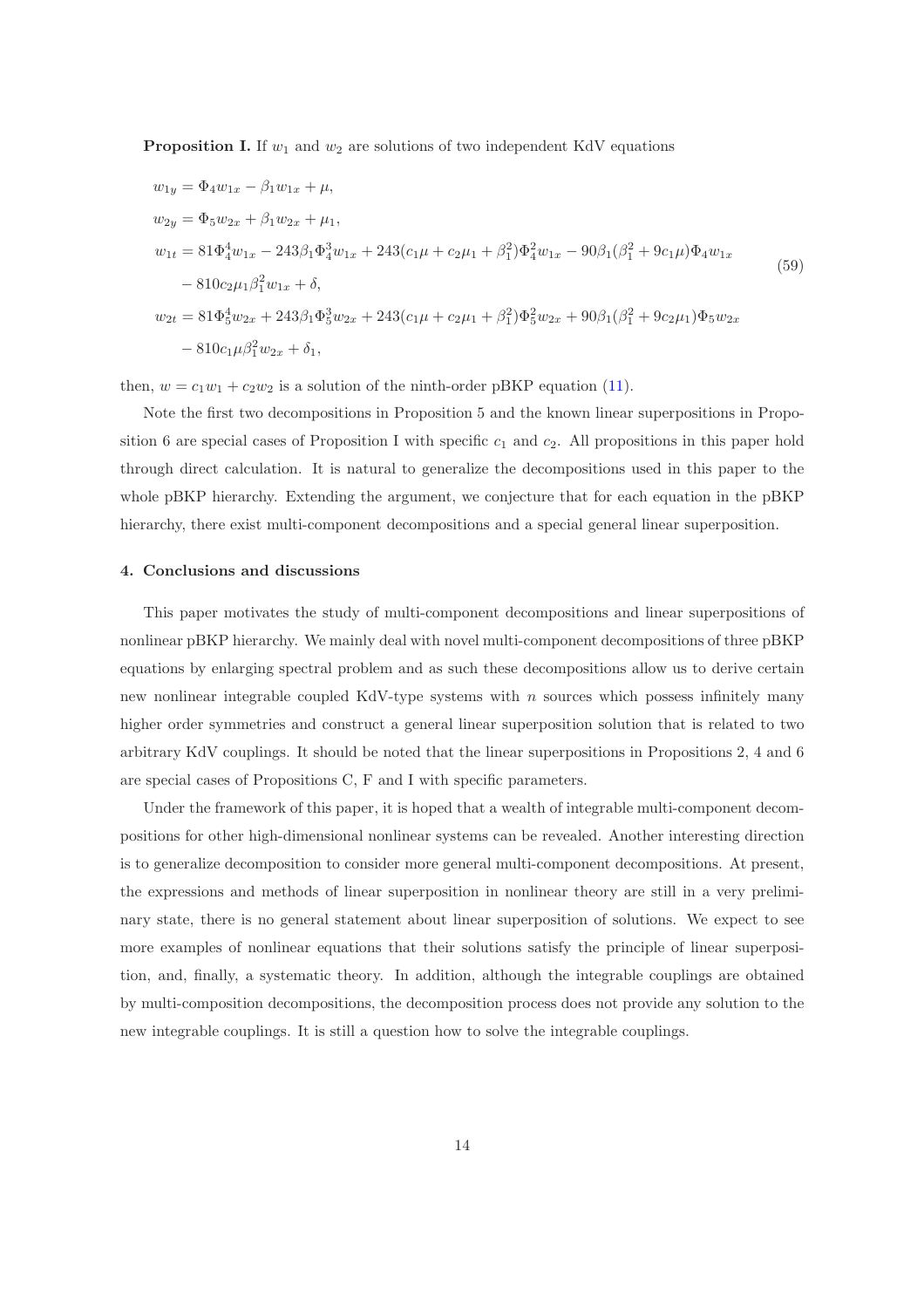#### Acknowledgement

The work was sponsored by the National Natural Science Foundations of China (Nos. 11975131, 11435005), K. C. Wong Magna Fund in Ningbo University, the Natural Science Foundation of Zhejiang Province No. LQ20A010009 and the General Scientific Research of Zhejiang Province No. Y201941009.

## References

- <span id="page-14-0"></span>[1] S. Y. Lou, X. B. Hu, Broer-Kaup Systems from Darboux Transformation Related Symmetry Constraints of Kadomtsev-Petviashvili Equation, Commun. Theor. Phys. 29 (1998) 145–148.
- <span id="page-14-1"></span>[2] E. G. Fan, Solving Kadomtsev-Petviashvili equation via a new decomposition and Darboux transformation, Commun. Theor. Phys. 37 (2002) 145–148.
- <span id="page-14-2"></span>[3] S. A. Ponomarenko, Linear superposition principle for partially coherent solitons, Phys. Rev. E 65 (2002) 055601.
- [4] S. Mahajan, H. Miura, Linear superposition of nonlinear waves, J. Plasma Phys. 75 (2009) 145– 152.
- <span id="page-14-3"></span>[5] W. X. Ma, A polynomial conjecture connected with rogue waves in the KdV equation, Part. Differ. Eq. in Appl. Math 3 (2021) 100023.
- <span id="page-14-4"></span>[6] X. Z. Hao, S. Y. Lou, Decompositions and linear superpositions of B-type Kadomtsev-Petviashvili equations, Math. Meth. Appl. Sci. (2022) https://doi.org/10.1002/mma.8138.
- <span id="page-14-5"></span>[7] Y. Li, R. X. Yao, Y. R. Xia, S. Y. Lou, Plenty of novel interaction structures of soliton molecules and asymmetric solitons to (2+1)-dimensional Sawada-Kotera equation, Commun. Nonlinear Sci. Numer. Simulat. 100 (2021) 105843.
- <span id="page-14-6"></span>[8] R. X. Yao, Y. Li, S. Y. Lou, A new set and new relations of multiple soliton solutions of (2+1) dimensional Sawada-Kotera equation, Commun. Nonlinear Sci. Numer. Simulat. 99 (2021) 105820.
- <span id="page-14-7"></span>[9] B. G. Konopelchenko, V. G. Dubrovsky, Some new integrable nonlinear evolution equations in 2+1 dimensions, Phys. Lett. A 102 (1984) 15–17.
- <span id="page-14-8"></span>[10] B. Fuchssteiner, Mastersymmetries, higher order time-dependent symmetries and conserved densities of nonlinear evolution equations, Prog. Theor. Phys. 70 (1983) 1508–1522.
- <span id="page-14-9"></span>[11] Y. Cheng, Y. S. Li, Constraints of the 2+1 dimensional integrable soliton systems, J. Phys. A: Math. Gen. 25 (1992) 419–431.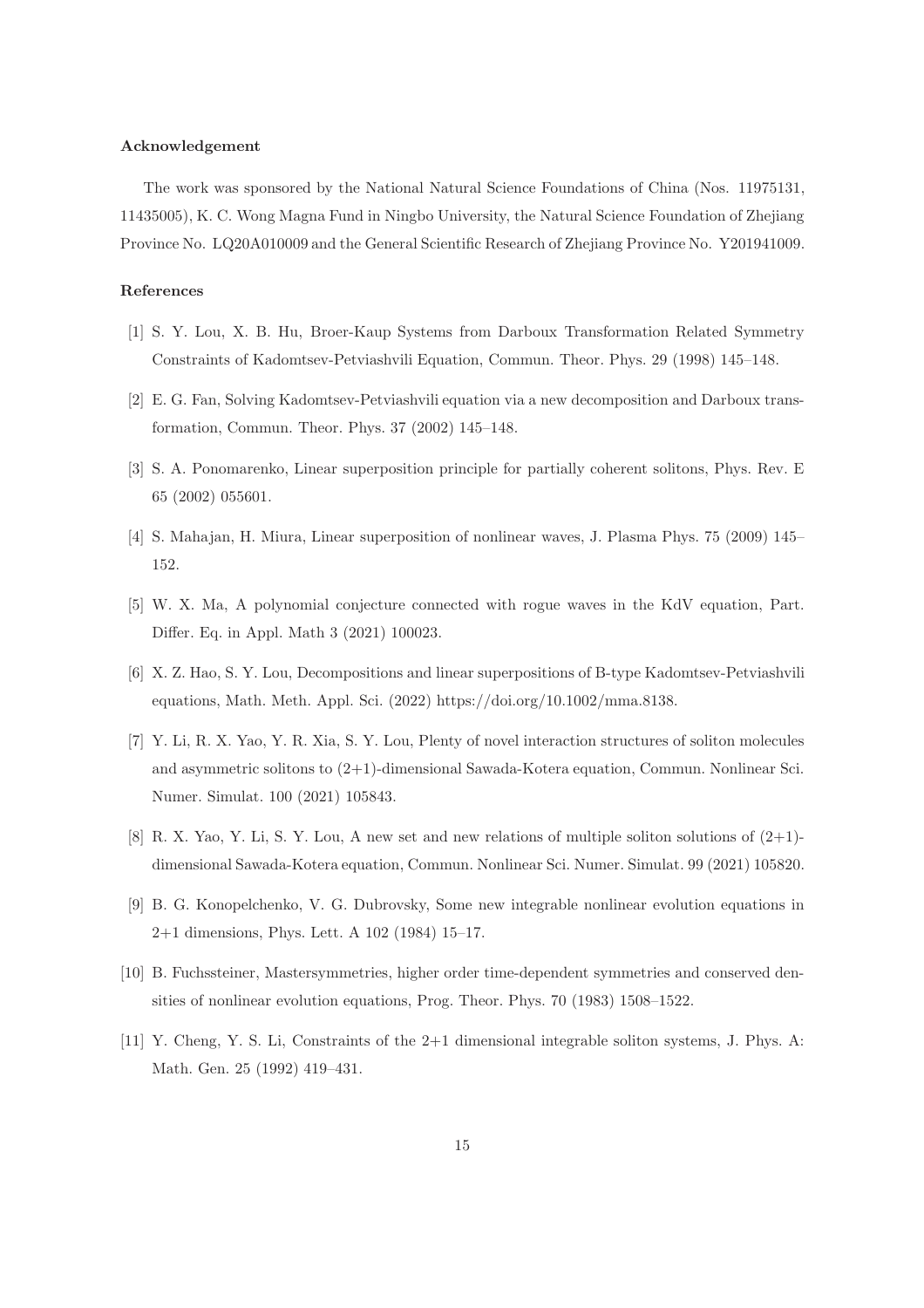- [12] C. W. Cao, X. G. Geng, Classical integrable systems generated through nonlinearization of eigenvalue problems, Nonlinear Phys. (1990) 68–78.
- [13] C. W. Cao, Nonlinearization of the Lax system for AKNS hierarchy, Sci. China A 33 (1990) 528–536.
- [14] C. W. Cao, X. G. Geng, Neumann and Bargmann systems associated with the coupled KdV soliton hierarchy, J. Phys. A: Math. Gen. 23 (1990) 4117–4125.
- [15] Y. Cheng, Y. S. Li, The constraint of the Kadomtsev-Petviashvili equation and its special solutions, Phys. Lett. A 157 (1991) 22–26.
- <span id="page-15-0"></span>[16] X. G. Geng, C. W. Cao, Quasi-periodic solutions of the 2+1 dimensional modified Korteweg-de Vries equation, Phys. Lett. A 261 (1999) 289–296.
- <span id="page-15-1"></span>[17] X. G. Geng, C. W. Cao, Decomposition of the (2+1)-dimensional Gardner equation and its quasiperiodic solutions, Nonlinearity 14 (2001) 1433–1452.
- <span id="page-15-2"></span>[18] C. Z. Qu, J. F. Song, R. X. Yao, Multi-component integrable systems and invariant curve flows in certain geometries, SIGMA 9 (2013) 1–19.
- [19] S. Y. Lou, Z. J. Qiao, Alice-Bob peakon systems, Chinese Phys. Lett. 34 (2017) 100201.
- [20] S. Y. Lou, F. Huang, Alice-Bob physics: coherent solutions of nonlocal KdV systems, Sci. Rep. 7 (2017) 1–11.
- <span id="page-15-3"></span>[21] S. Swarup, V. Vasan, M. Kulkarni, Provable bounds for the Korteweg-de Vries reduction in multicomponent nonlinear Schrödinger equation, J. Phys. A: Math. Theor. 53 (2020) 135206.
- <span id="page-15-4"></span>[22] S. I. Svinolupov, V. V. Sokolov, Vector-Matrix generalizations of classical integrable equations, Theor. Math. Phys. 100 (1994) 214–218.
- <span id="page-15-5"></span>[23] M. V. Foursov, Classification of certain integrable coupled potential KdV and modified KdV-type equations, J. Math. Phys. 41 (2000) 6173–6185.
- [24] S. P. Qian, L. X. Tian, Nonlocal Lie-Bäcklund symmetries of the coupled KdV system, Phys. Lett. A 364 (2007) 235–238.
- [25] H. C. Hu, B. Tong, S. Y. Lou, Nonsingular positon and complexiton solutions for the coupled KdV system, Phys. Lett. A 351 (2006) 403–412.
- <span id="page-15-6"></span>[26] Y. R. Xia, R. X. Yao, X. P. Xin, Y. Li, Nonlocal symmetry, Painlevé integrable and interaction solutions for CKdV equations, Symmetry 13 (2021) 1268.